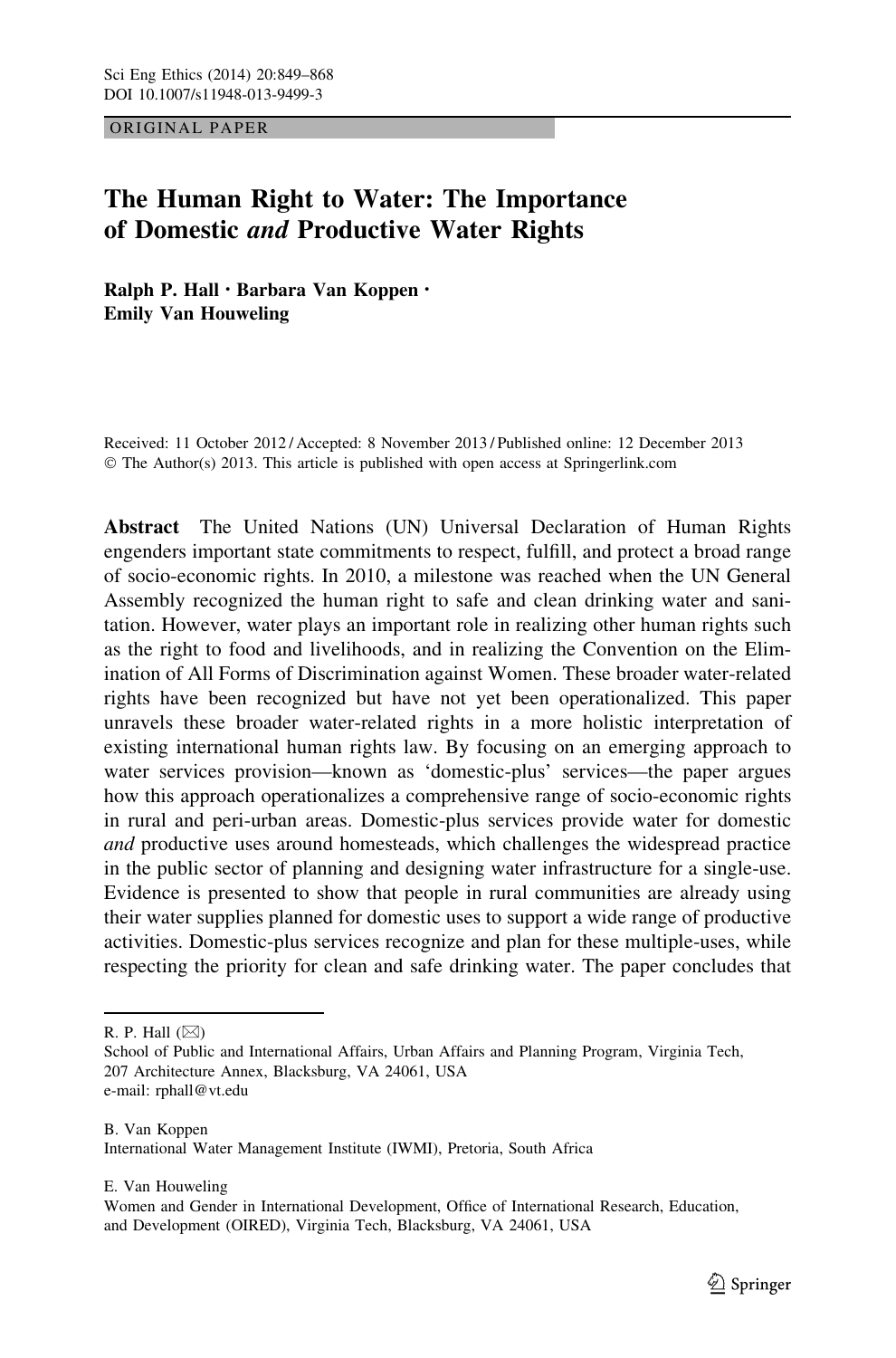domestic-plus services operationalize the obligation to progressively fulfill a comprehensive range of indivisible socio-economic rights in rural and peri-urban areas.

Keywords Human right to water · Multiple-use water services · Domestic-plus - Livelihoods - Gender

#### Introduction

Globally, 768 million people lack access to an improved water source, and more than 80 % of these people live in rural areas (WHO and UNICEF [2013](#page-19-0)). Poor water access is associated with many water-related illnesses, food insecurity, lost productivity, and poor school attendance, especially for women and girls. Daily access to clean water is necessary to satisfy basic needs of drinking, cooking, washing, and bathing—i.e., domestic uses of water. In rural areas, water is also critical for livelihood activities, such as horticulture and crop irrigation, livestockraising, brick-making, and small-scale commercial activities. These activities increase a household's income and food security. In peri-urban areas as well, water is necessary for a range of livelihoods (Kurian and McCarney [2010](#page-17-0)). With rapid urbanization, urban agriculture is becoming particularly important (Zezza and Tasciotti [2010\)](#page-19-0): already in the 1990s, 15–20 % of the world's food was estimated to be produced in urban areas (Armar-Klemesu [2000](#page-16-0)).

The formal recognition of access to water as a human right in 2010 was an important milestone in addressing the lack of access to water in developing countries, especially for women. The human right to water was framed from a narrow public health perspective and prioritized the provision of safe and clean water for drinking, sanitation<sup>1</sup>, hygiene, and other domestic activities. Without contesting the priority for domestic uses in human rights law, this interpretation might be seen as ignoring the range of broader socio-economic human rights for which water plays an important role. In general, the operationalization of the human right to water is achieved by providing water services that are planned and designed for domestic uses only. Design norms for service delivery levels typically provide a minimum of 20 litres per capita per day (LPCD), supposedly for domestic activities only. Even in promoting the progressive realization of this right by providing higher service levels, it is assumed that such larger quantities are only used for domestic purposes. In this paper, we trace how the current framing of the human right to safe and clean drinking water as a priority in international law can, and should, go together with the recognition of other water-related human rights, in particular the rights to food, work, and an adequate and continuously improving standard of

<sup>&</sup>lt;sup>1</sup> While we recognize the urgent need to realize the human right to sanitation services, this paper focuses on the need to include productive water uses in the formulation of the human right to water. This more holistic approach implicitly supports the delivery of sanitation services. For example, eco-sanitation services could provide valuable nutrients for small-scale horticulture activities supported by a domesticplus water service, and adequate sanitation is necessary to achieve the desired health benefits of improved water systems. For an explicit discussion on the right to sanitation and hygiene, see de Albuquerque ([2009\)](#page-16-0).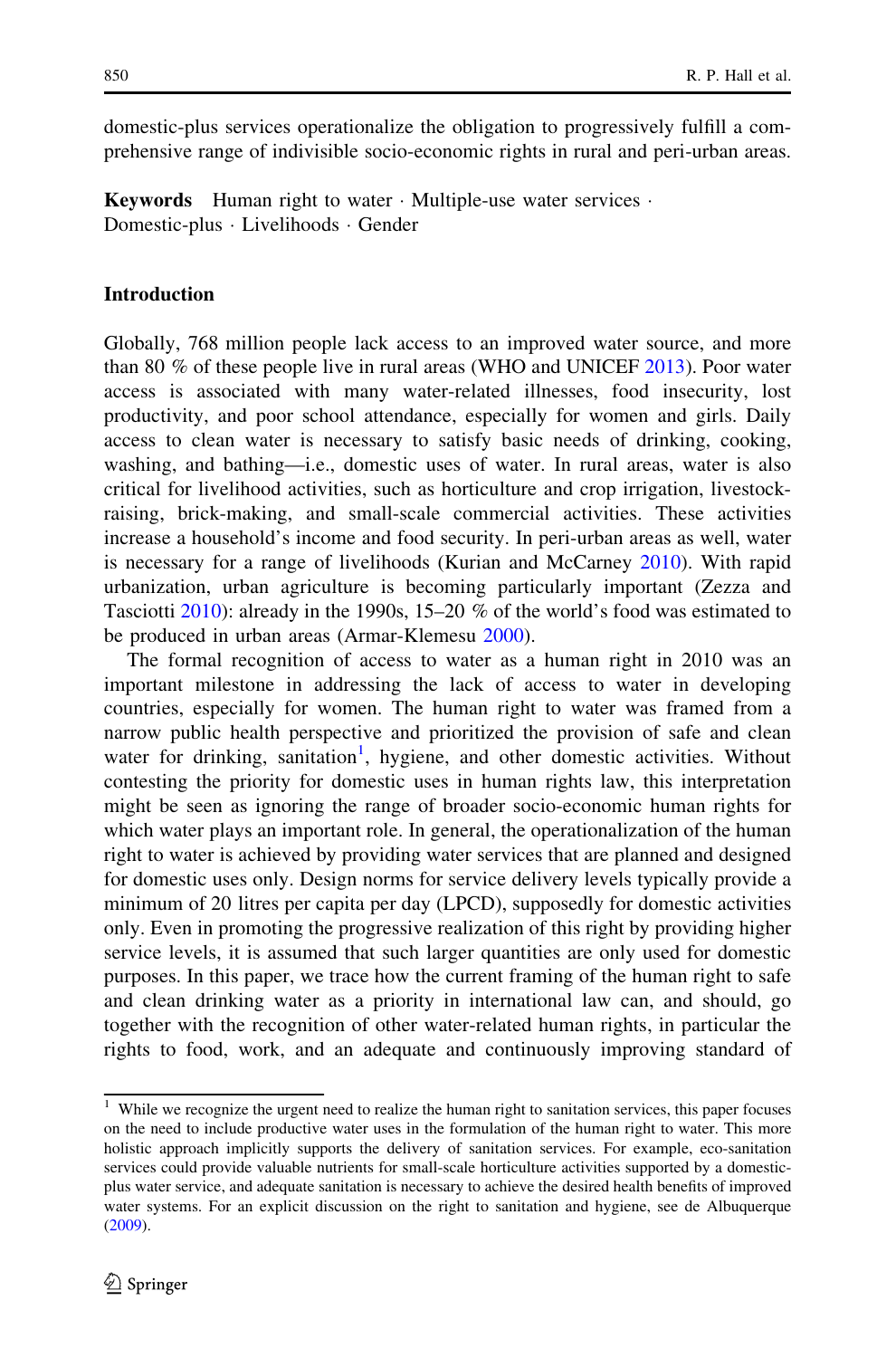living. This interpretation accounts for how rural and peri-urban households actually use their water—i.e., for domestic *and* productive uses around the homestead. The paper links these findings to domestic-plus services that offer the opportunity to operationalize state obligations to fulfill the priority for people to access water for domestic uses and to realize other human rights.

The paper is structured as follows. Section two provides an overview of the evolution of water as a human right. We argue that the human right to water for domestic uses to meet public health and gender objectives, includes the right to water for livelihoods according to the broader human rights frameworks.

Section three focuses on rural and peri-urban people in low- and middleincome countries and on their norms and practices of water uses, which are not shaped by artificial administrative divides of single-use, sector-based water services provision. People use self-supply and public water schemes for multiple uses, regardless of the use intended by the planners of the scheme. In response to this observation, a new approach of multiple-use water services (MUS) has emerged. Domestic-plus services, which are a form of MUS, prioritize domestic uses at and around homesteads and also promote productive uses, conforming to a range of human rights laws and to the growing recognition that rights are indivisible.

The importance of domestic-plus services is explored in Section four, which presents some results from a multi-country study of household water use from rural piped water systems with and without household connections in Senegal, Kenya, and Colombia. The study offers empirical evidence of the extent  $(71–75\%)$  to which rural households engage in both domestic *and* productive uses of water to support their livelihood needs. Further, these activities are supported by low service levels (i.e., water quantities) that are widely seen as suitable for basic domestic uses only.

The paper concludes by summarizing the still untapped potential of domesticplus services to realize the human right to water for domestic uses and for a range of other water-related socio-economic rights, while recognizing that human rights are indivisible and that people can co-create norms and practices for meeting their human rights.

# The Human Right to Water and Sanitation and Other Water-Related Human Rights

The human right to water and sanitation has evolved from soft to hard international law, where it is now considered as a ''distinct, composite human right'' (Meier et al. [2012,](#page-17-0) p. 4). In this section we track the emergence of the human right to water and sanitation, paying particular attention to the way in which the right to water is framed and what this framing implies for rural and peri-urban communities. The discussion reveals how international conventions and comments have been prioritizing the human right to safe and clean drinking water, but not at the exclusion of other uses. An examination of these texts shows a broader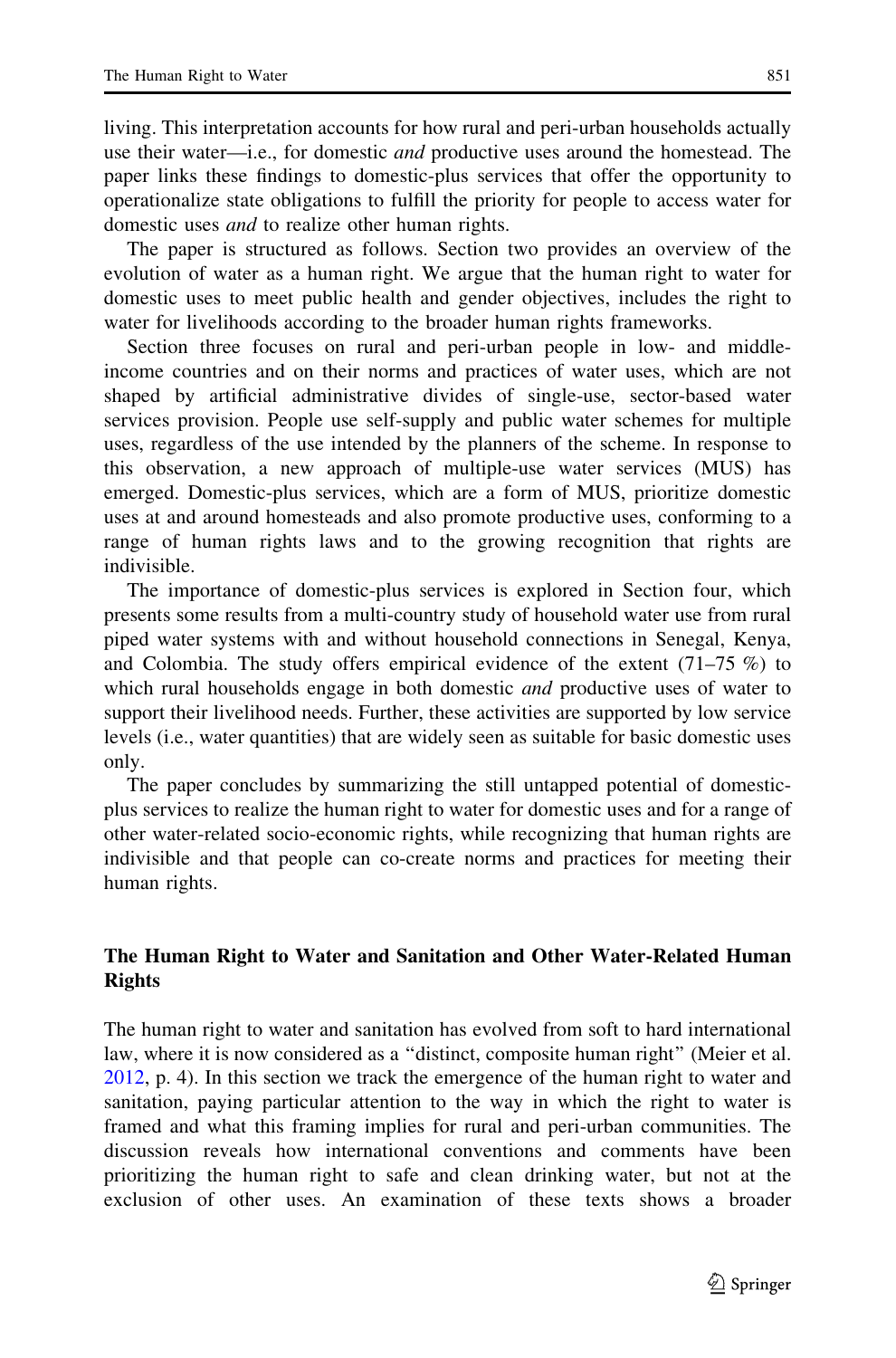interpretation of the right to water without limiting prescriptions on its intended use. States are obliged to protect, respect, and fulfill these other rights too.

In 2010, UN General Assembly recognized ''the right to safe and clean drinking water and sanitation as a human right that is essential for the full enjoyment of life and all human rights'' (UN [2010b](#page-18-0), p. 2). The General Assembly's Resolution (64/292) brings significant international political weight behind the notion that access to clean and safe drinking water and sanitation is an independent human right.

Access to reliable and clean water and sanitation services is widely accepted as essential for the realization of a healthy and productive life (UNDP [2006](#page-18-0); WHO and UNICEF [2011,](#page-18-0) [2012\)](#page-18-0). Prior to the UN General Assembly's formal recognition of the right to drinking water and sanitation, access to water and sanitation services was generally considered as a prerequisite for the attainment of other human rights (Gleick [1998](#page-17-0)). The long road in explicitly recognizing water as a human right has been attributed to a lack of political will and resources in this area when compared to investment in other sectors (UNDP [2006](#page-18-0)). Since the poor—who suffer the most from a lack of access to improved water and sanitation services—tend to have a limited voice in political arenas, as is often argued, their claims for these services can be more easily ignored if the human right to water and sanitation is not explicit (ibid.). Although progress has been made, this lack of collective action and influence among the poor is one reason for the continuing low level of access to water and sanitation services over the past several decades in developing regions (WHO and UNICEF [2012\)](#page-18-0).

In response to the UN General Assembly's Resolution (64/292), the UN Human Rights Council ([2010,](#page-18-0) p. 3) called upon states to ''develop appropriate tools and mechanisms, which may encompass legislation, comprehensive plans and strategies for the sector, including financial ones, to achieve progressively the full realization of human rights obligations related to access to safe drinking water and sanitation, including in currently unserved and underserved areas.''

Thus, establishing an explicit human right to drinking water and sanitation has created a new mechanism that obliges states to act and target public investments towards the water and sanitation sector.

The following discussion identifies where the focus on drinking water came from and argues that its narrow interpretation can be viewed as necessary to prioritize investments, but that this focus does not ignore other water-related human rights and states' obligations to meet those rights.

The roots to the 2010 human right to water (for domestic uses) and other waterrelated rights can be traced to Article 25 of the 1948 Universal Declaration of Human Rights (UDHR) and Articles 11 and 12 of the 1966 International Covenant on Economic, Social, and Cultural Rights (ICESCR). As a group, the UDHR, ICESCR, and the 1966 International Covenant on Civil and Political Rights (ICCPR)—known collectively as the ''International Bill of Human Rights'' provide the normative basis from which the human right to water and sanitation and other water-related rights have evolved in international law (Meier et al. [2012;](#page-17-0) Gupta et al. [2010](#page-17-0)). These foundational texts also stipulate the obligations for states.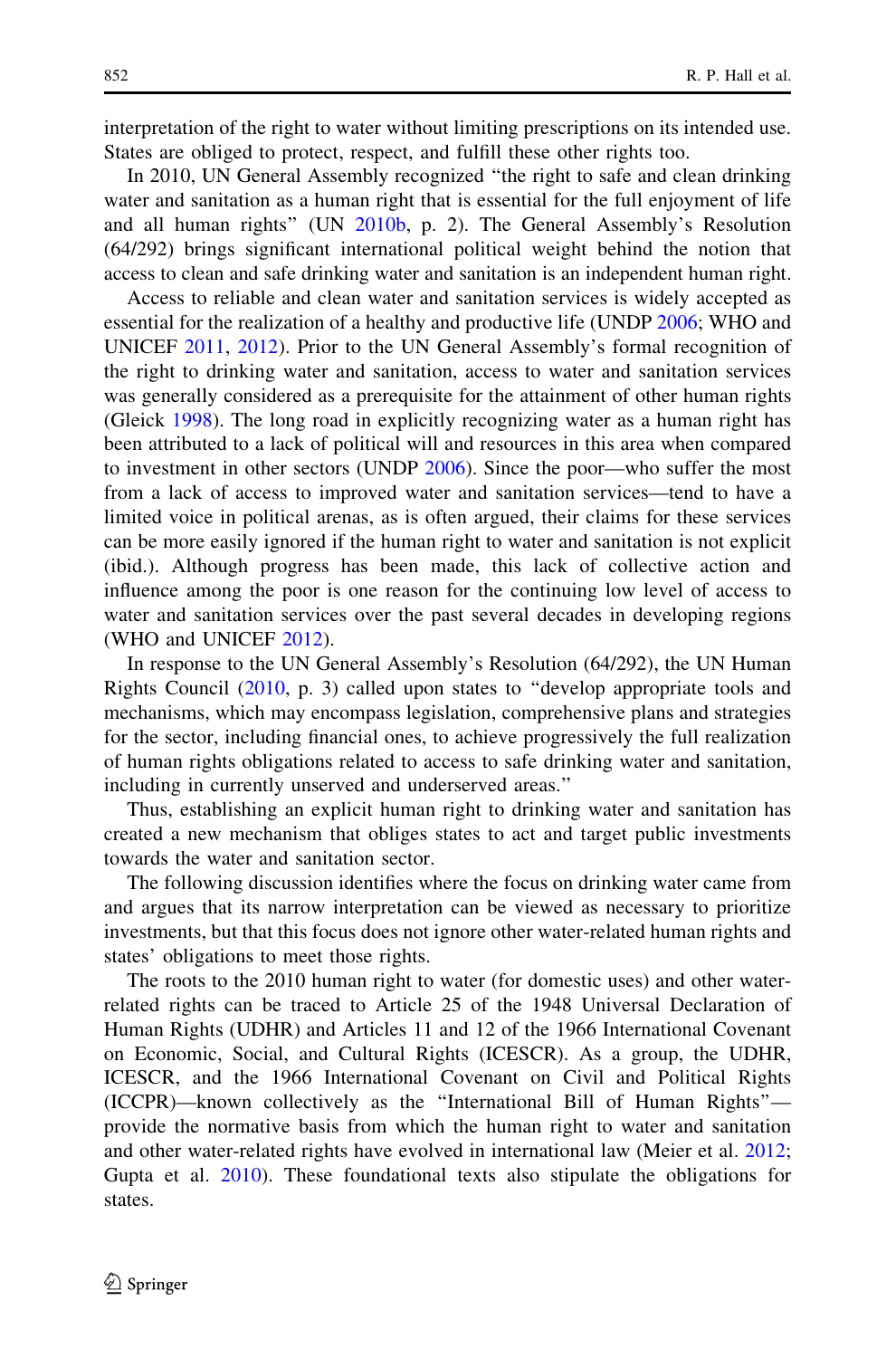### Universal Declaration of Human Rights (UDHR)

Article 25: "Everyone has the right to a standard of living adequate for the health and well-being of himself and of his family, including food, clothing, housing and medical care and necessary social services,..." (UN [1948](#page-17-0)).

## International Covenant on Economic, Social and Cultural Rights (ICESCR)

Article 2 of the ICESCR calls on states to "individually and through international assistance and co-operation'' … work towards ''achieving progressively the full realization of the rights recognized in the present Covenant by all appropriate means, including particularly the adoption of legislative measures.''

Article 11: "The States Parties to the present Covenant recognize the right of everyone to an adequate standard of living for himself and his family, including adequate food, clothing and housing, and to the continuous improvement of living conditions" (UN [1966b\)](#page-17-0).

Article 12: "The States Parties to the present Covenant recognize the right of everyone to the enjoyment of the highest attainable standard of physical and mental health. … The steps to be taken … to achieve the full realization of this right shall include those necessary for … (c) The prevention, treatment and control of epidemic, endemic, occupational and other diseases'' (UN [1966b](#page-17-0)).

### International Covenant on Civil and Political Rights (ICCPR)

The public health link to water is reinforced by the ICCPR. While the ICCPR does not explicitly mention water, it is considered to be a necessary condition for realizing the ''inherent right to life'' stated in Article 6 of the covenant (UN [1966a\)](#page-17-0).

Both the UDHR and ICESCR use the word ''including'' prior to listing component elements of the right to an adequate standard of living. The word ''including'' indicates that the elements listed were not meant to be exhaustive, opening the door for the inclusion of other fundamental elements such as water, sanitation, clean air, and food, needed to achieve an adequate living standard (Langford [2005;](#page-17-0) Gleick [1998\)](#page-17-0). Article 2 of the ICESCR focuses on all rights within the Covenant and thus, arguably, includes a right to water for productive purposes derived from an integrated view of the rights to water, food, work, and standard of living.

Article 11 positions water as a necessary element in achieving an ''adequate standard of living''. In rural and peri-urban settings, the interpretation of this article needs to be broad. Achieving an adequate standard of living is dependent on the availability of both safe and clean drinking water and on the availability of water to support other domestic and productive uses.

The reference to the "continuous improvement of living conditions" in Article 11 and ''progressive realization'' in Article 2 of the ICESCR is also worth highlighting. This implies that a priority for providing safe and clean drinking water in rural and peri-urban areas cannot be interpreted as denying families in these locations the opportunity to continually improve their circumstances through increasing access to both domestic and productive uses of water. Given the income generating (or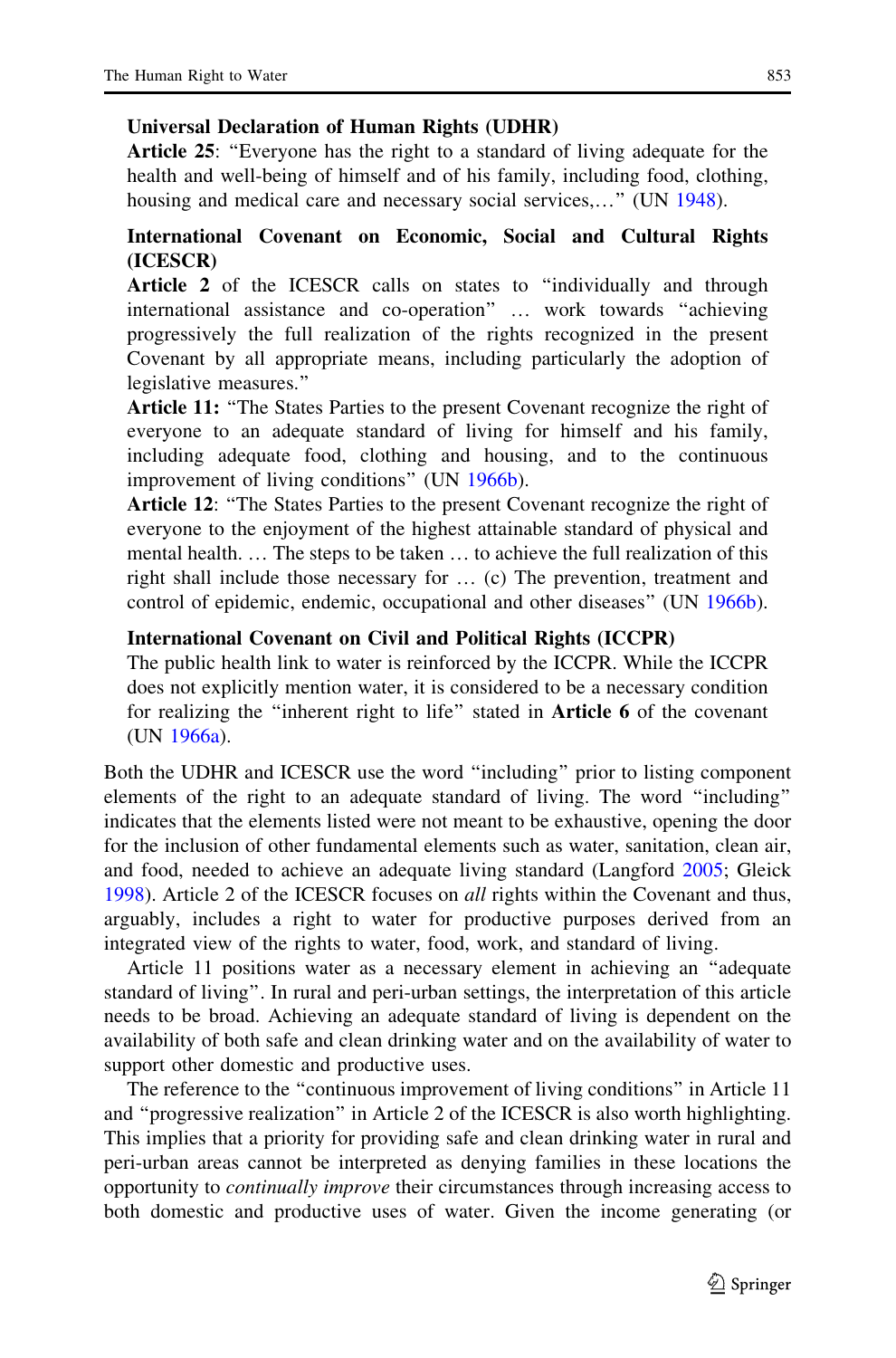expenditure saving), food security, nutritional, and health benefits from productive activities—such as raising animals or growing irrigated crops and vegetables, or aquaculture—an important question is why the right to water has been focused on safe and clean drinking water and what does this imply for other uses? One possible answer lies in Article 12 of the ICESCR, which elevates public health in the human rights dialogue.<sup>2</sup> The steps taken to attain the highest possible level of physical and mental health include actions that prevent and control diseases, such as the provision of safe and clean drinking water.

One of the first *explicit* references to the human right to water for domestic uses in an international text is found in the conference report from the 1977 United Nations Water Conference in Mar del Plata, which positioned the right to drinking water in the context of basic needs: "all peoples, whatever their stage of development and their social and economic conditions, have the right to have access to drinking water in quantities and of a quality equal to their basic needs'' (UN [1977,](#page-17-0) p. 1). The Mar del Plata conference led to an Action Plan that called for what became the International Drinking Water Supply and Sanitation Decade (1981–1990), which brought international attention and resources to expand access to drinking water supplies and sanitation services in developing regions.

Two years after the Mar del Plata conference, the 1979 Convention on the Elimination of All Forms of Discrimination against Women (CEDAW) made an explicit reference to the rights of women to water. In the context of *rural* development, the Convention called for the elimination of discrimination against women and stated that women have the right to "enjoy adequate living conditions, particularly in relation to housing, sanitation, electricity and water supply, transport and communications'' (UN [1979,](#page-18-0) Article 14(2)).

A decade later, the 1989 Convention on the Rights of the Child (CRC) made a clear connection between water and the ''highest attainable standard of health'' (UN [1989,](#page-18-0) Article 24(1))—paralleling Article 25 in the UDHR and Article 12 in the ICESCR. To fulfill this right, states are asked, among other measures, to ''combat disease and malnutrition … through, inter alia, … the provision of adequate nutritious foods and clean drinking water" (UN [1989,](#page-18-0) Article 24 (para. 2.c)).

CEDAW and the CRC are particularly relevant to rural and peri-urban communities. These two legally binding treaties establish state obligations and promote the need for monitoring mechanisms to track progress. CEDAW specifically focuses on rural development and references ''water supply'' in general, rather than focusing only on drinking water and other domestic uses. The CRC explicitly recognizes the right to the ''highest attainable standard of health'' with nutritious foods and the provision of clean drinking water. While the CRC does not refer to a specific geographic setting, if the rights are considered in a rural and periurban context there is a strong case for the operationalization of this right by providing water to grow crops and vegetables, raise poultry, breed livestock, etc. Both CEDAW and the CRC are referenced in Resolution 64/292, and underscore that a priority for domestic uses in operationalizing human rights law still leaves a similar obligation to operationalize rights to water for productive uses.

 $2$  The public health link to water is reinforced by the ICCPR.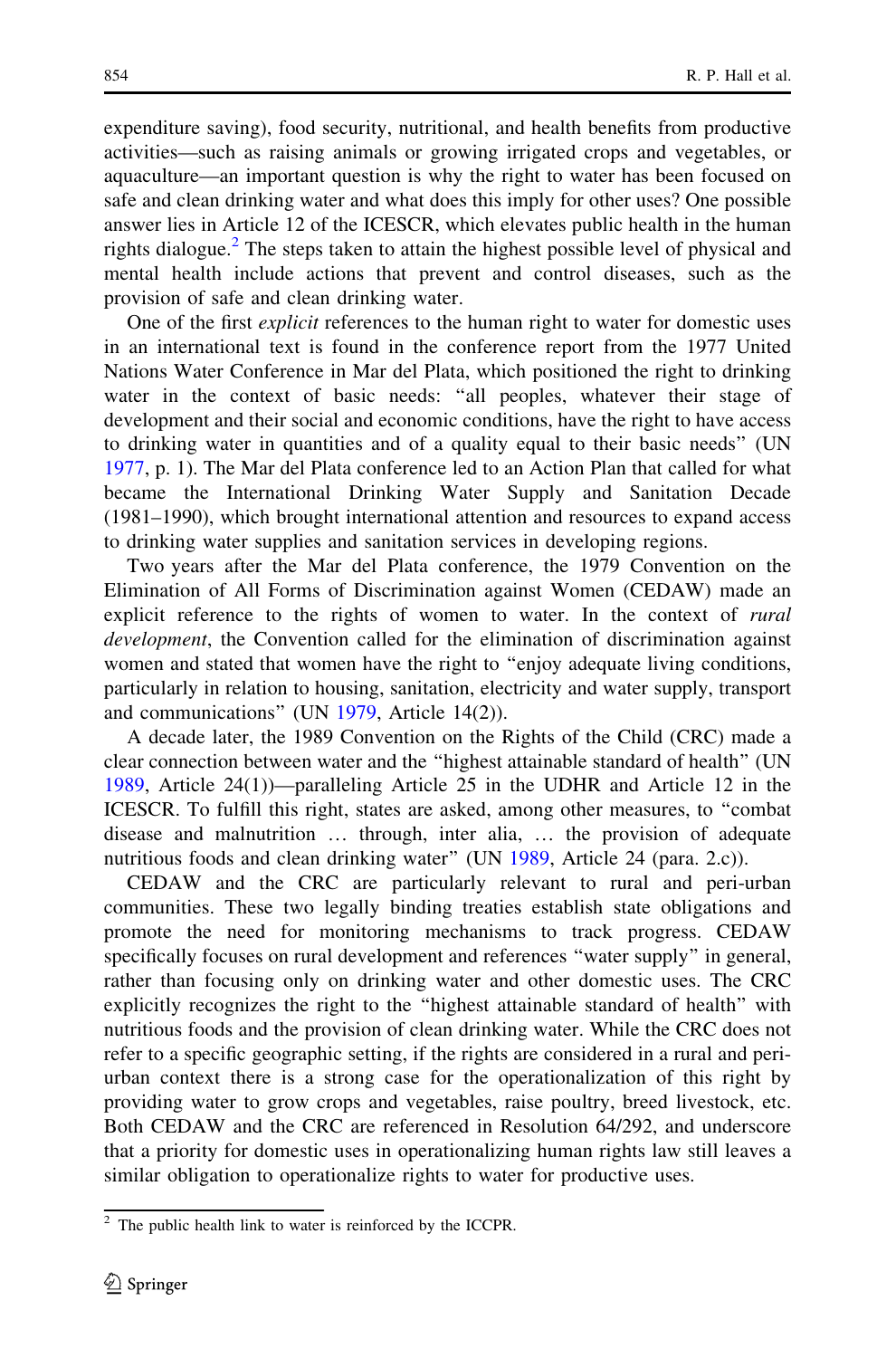Turning to the 1990s, the international community began to focus its attention on sustainable development (Ashford and Hall [2011](#page-16-0)). A year before the Brundtland commission published its classic text on the subject (WCED [1987\)](#page-18-0), the 1986 Declaration on the Right to Development (DRD) was adopted by the UN General Assembly. Article 8 of the Declaration says:

States should undertake … all necessary measures for the realization of the right to development and shall ensure, inter alia, equality of opportunity for all in their access to basic resources, education, health services, food, housing, employment and the fair distribution of income. Effective measures should be undertaken to ensure that women have an active role in the development process … (UN [1986,](#page-18-0) Article 8).

Within this development framework, the right to water became oriented towards meeting ''basic needs'', continuing the operational focus on drinking water as agreed during the 1977 Mar del Plata conference. While the DRD did not explicitly mention water, the UN later included water as a ''basic resource'' when interpreting the intent of Article 8 (UN [1995;](#page-18-0) Gleick [1998](#page-17-0)). Further, the emphasis on including women in the development process, builds on CEDAW. Given women's and girlchildren's disproportional obligations for water provision for domestic uses, the provision of water services for domestic uses is particularly important to them (UN [2005;](#page-18-0) Thompson et al. [2001](#page-17-0)). Moreover, while much attention during the preceding decade was paid to water technology (the ''hardware''), an important outcome was that equal attention needed to be paid to the planning and management (the "software") of the services provided (Cairncross [1992](#page-16-0)). This *demand responsive* approach to water planning found expression in the 1992 Dublin Statement on Water and Sustainable Development, which considered water as both a social and economic good. Principle 4 of the statement recognizes ''the basic right of all human beings to have access to clean water and sanitation at an affordable price'' (UN [1992a](#page-18-0)). The emphasis on water being ''affordable'' indicates that ''the conception of water as an economic good must be limited by the concept of water as a human right in order to ensure equitable distribution of water'' (Bluemel [2005,](#page-16-0) p. 964). Principle 3 of the Dublin Statement also recognized the gender dimension of water, stating that:

### Women play a central part in the provision, management and safeguarding of water.

This pivotal role of women as providers and users of water and guardians of the living environment has seldom been reflected in institutional arrangements for the development and management of water resources. Acceptance and implementation of this principle requires positive policies to address women's specific needs and to equip and empower women to participate at all levels in water resources programmes, including decision-making and implementation, in ways defined by them (UN [1992a](#page-18-0)).

Later that year, the right to development was reaffirmed in the 1992 Rio Declaration. Principle 3 of the Declaration states that ''the right to development must be fulfilled so as to equitably meet developmental and environmental needs of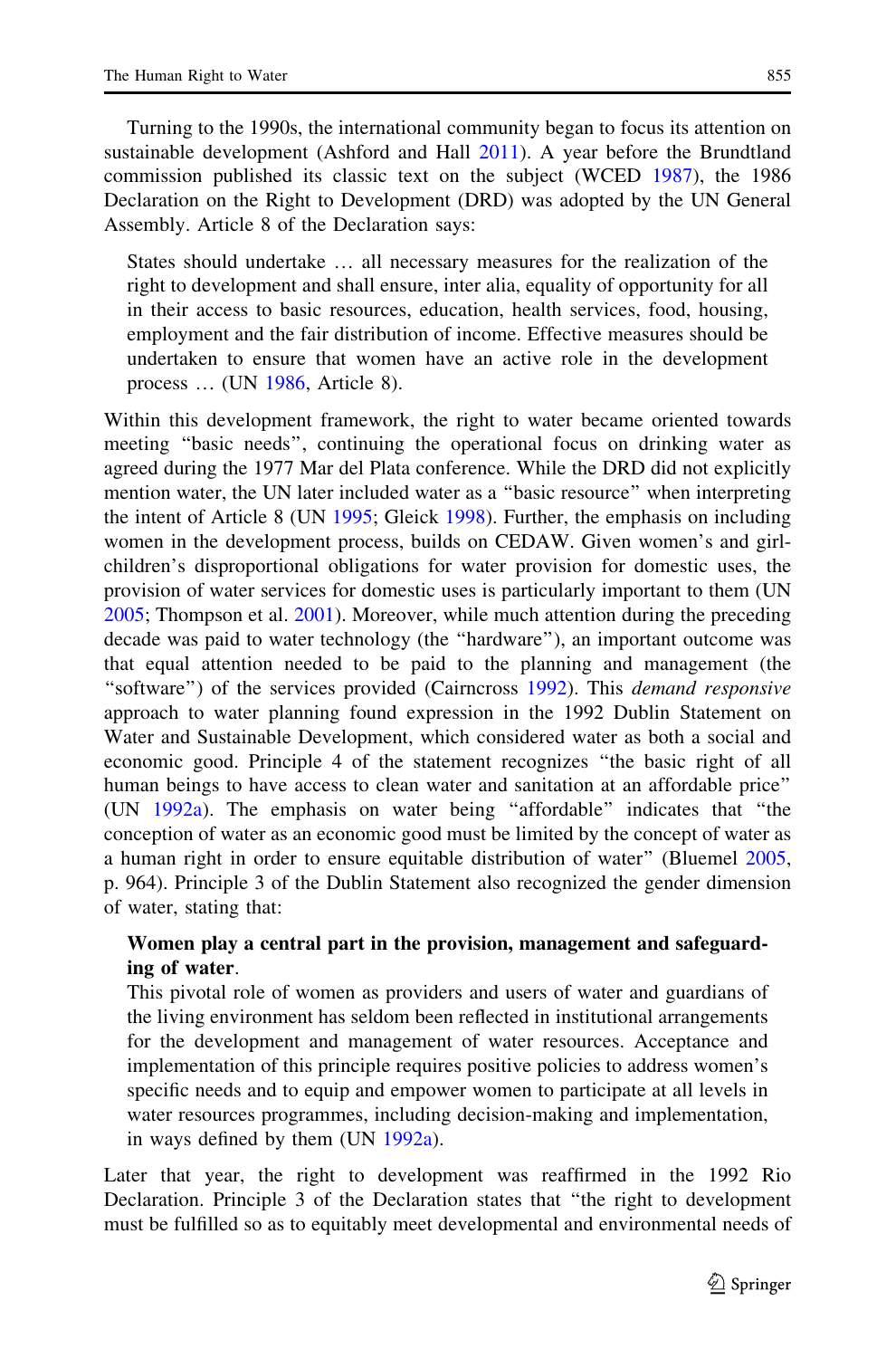present and future generations'' (UN [1992b](#page-18-0)). The action plan for the Rio Declaration—Agenda 21—provided a detailed treatment of the need to protect public health by providing safe drinking water and controlling disease vectors in the aquatic environment. When discussing activities that could be implemented in the area of water supply and sanitation for the unserved rural poor, Agenda 21 asks states to ''promote community ownership and rights to water supply and sanitation facilities" (United Nations (UN)  $1993$ , Section 18.76(A) (iv)). Again, in the rural setting, the declaration is about water in general, while its operationalization focuses on safe and clean drinking water.

In 2002, the UN Committee on Economic, Social, and Cultural Rights (CESCR) adopted General Comment No. 15 (GC15), which considers the legal bases of the right to water through Articles 11 and 12 of the ICESCR. (The earlier CESCR General Comments 12 (1999) and 14 (2000) had focused on the right to food and the right to the highest attainable standard of health, respectively, which address the right to an adequate standard of living under Article 11 of the ICESCR.) GC15 determined that the ''human right to water is indispensable for leading a life in human dignity. It is a prerequisite for the realization of other human rights'' (CESCR [2003](#page-16-0), p. 1). GC15 also directly addresses the productive use of water by referencing Article 1 of the ICESCR—which states that ''in no case may a people be deprived of its own means of subsistence'' (UN [1966b,](#page-17-0) Article 1, para. 2). The CESCR further states that ''parties should ensure that there is adequate access to water for subsistence farming and for securing the livelihoods of indigenous peoples'' (CESCR [2003,](#page-16-0) p. 4). In its discussion, the CESCR makes a distinction between the right to water for personal and domestic uses that support the right to health, and adequate access to water for farming and livelihood activities that support the right to food and the right to work. While the CESCR recognized that water is needed for other purposes such as food production, supporting livelihoods, and cultural practices, it concluded that ''priority in the allocation of water must be given to the right to water for personal and domestic uses'' (CESCR [2003,](#page-16-0) p. 3).

The human right to water entitles everyone to sufficient, safe, acceptable, physically accessible and affordable water for personal and domestic uses. An adequate amount of safe water is necessary to prevent death from dehydration, to reduce the risk of water-related disease and to provide for consumption, cooking, personal and domestic hygienic requirements (CESCR [2003,](#page-16-0) p. 2).

Thus, GC15 prioritizes water for domestic uses, but simultaneously calls for a more inclusive and progressive interpretation of the human right to water for productive uses (Hellum [2014\)](#page-17-0). The main components of the GC15 were later reinforced in a report by the United Nations High Commissioner for Human Rights (UNHRC [2007](#page-18-0)) on the scope and content of the obligations related to the human right to water and sanitation.

In 2004, the UN General Assembly adopted Resolution 58/217 to establish the International Decade for Action, ''Water for Life'' (2005–2015). The emphasis on "action" was intentional and deemed necessary to achieve the internationally agreed water-related goals contained in Agenda 21, the Programme for the Further Implementation of Agenda 21, the United Nations Millennium Declaration, and the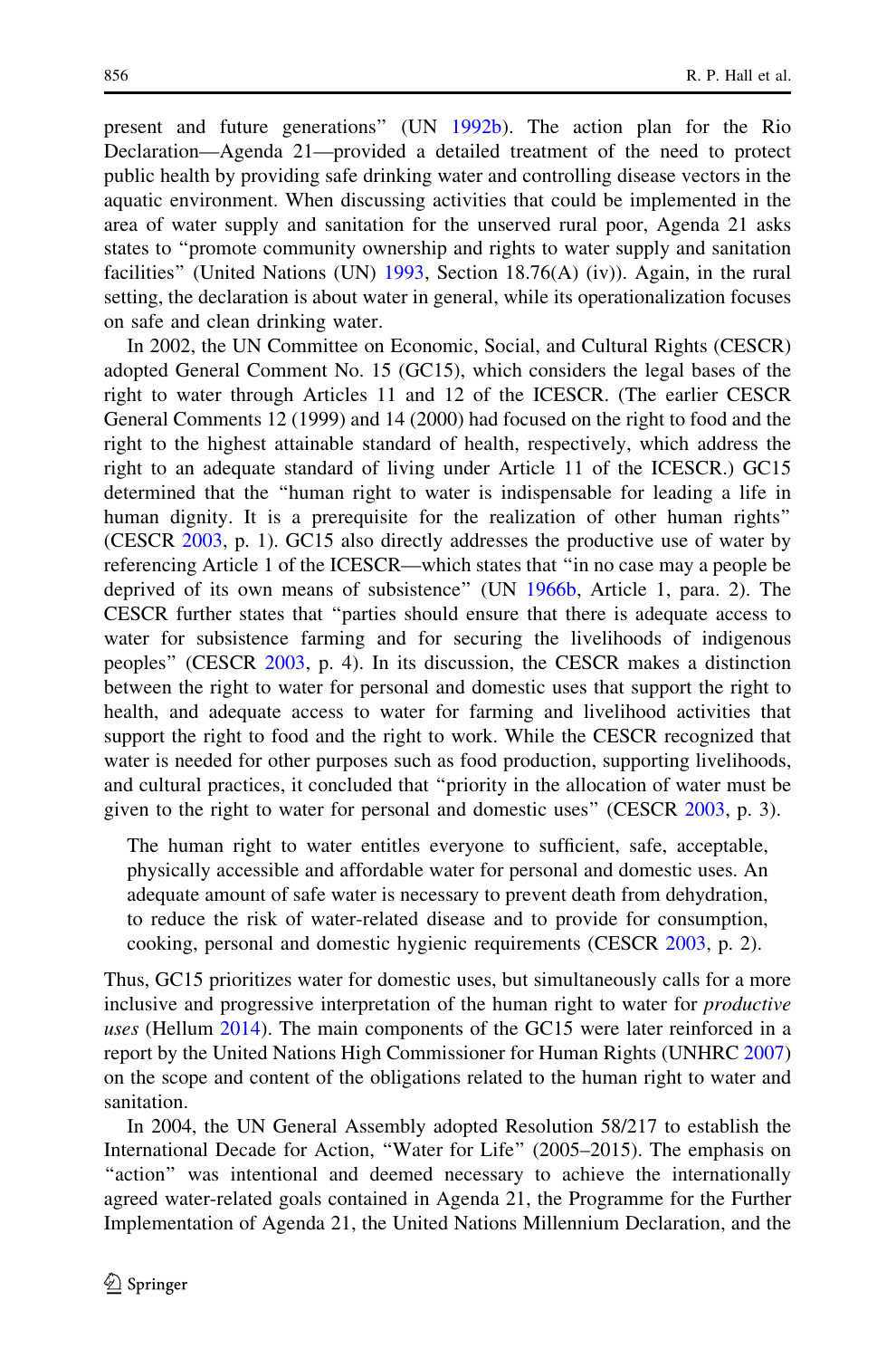Johannesburg Plan of Implementation (UN [2004](#page-18-0)). These international texts further advocate the right to development and the right to attain an adequate standard of living, making reference to the International Bill of Human Rights and other key international agreements. In establishing development targets in the Millennium Declaration and the subsequent Millennium Development Goals (MDGs), only water for domestic uses was explicitly mentioned, which resulted in international resources being targeted at this narrower development objective. In fact, the MDGs of reducing by 50 percent the number of people without access to improved water and sanitation, is seen as an arbitrary target by those advocating for the human right to water (UN [2010a;](#page-18-0) de Albuquerque and Roaf [2012\)](#page-16-0). Instead, Albuquerque and Roaf ([2012,](#page-16-0) pp. 32–33) argue, a ''progressive realization'' approach should be followed that is based on a continual assessment of national priorities and resource constraints. The ultimate objective is to achieve the full realization of the human right to water and sanitation (i.e., universal access) by adopting a fluid approach to the ''obligation to fulfill'' the right to water and sanitation.

In 2010, the human right to water was declared in the UN Resolution 64/292. This focused exclusively on the priority for domestic uses as stated in GC15, while adding the right to sanitation. However, as we argued above, GC15, which is the basis for Resolution 64/292, also obligates states to respect, protect, and fulfill other human rights that critically depend on water, including the right to an adequate standard of living, dignity, food, and work.

The priority to provide water for drinking is justified from a public health perspective based on the fact that this is clearly a universal need for everyone, especially children. Moreover, there is political support for implementing the services to meet this need. There is also ample documentation of the *direct* links between safe and clean drinking water and public health improvements. Poor water quality and water shortage is linked to diarrhea, cholera, dysentery, and a variety of other illnesses responsible for high rates of mortality and morbidity in developing countries (Bartram and Cairncross [2010;](#page-16-0) WHO [2009](#page-18-0)). Universal access to water for other domestic water needs also contributes to implementing CEDAW because of society's current gendered division of domestic chores (Hellum [2014](#page-17-0)).

The question is not about the priority for the human right to water for domestic uses and its progressive realization, but why there is still no operationalization of water for basic *productive* uses, let alone any effort for its progressive realization, in spite of GC15. Various factors play a role. Water is just one input in productive activities, so benefits are more indirect. Nevertheless, these benefits are important. For example, if water is used for horticulture or animal raising, the products from these activities improve the nutrition of family members and, hence, their health. They often also generate an income that can be used to purchase clothes or send children to school. These various benefits represent a composite group of rights, which fail to match the administrative categories of specific rights. Instead, these multiple interconnected benefits of water for domestic and a range of productive uses underline the importance of recognizing human rights as indivisible (Hellum [2014\)](#page-17-0). Moreover, productive water uses vary and depend on highly diverse hydrological, technical, institutional, and socio-economic contexts. Uptake of water for productive uses depends on factors such as access to land, credit, and markets,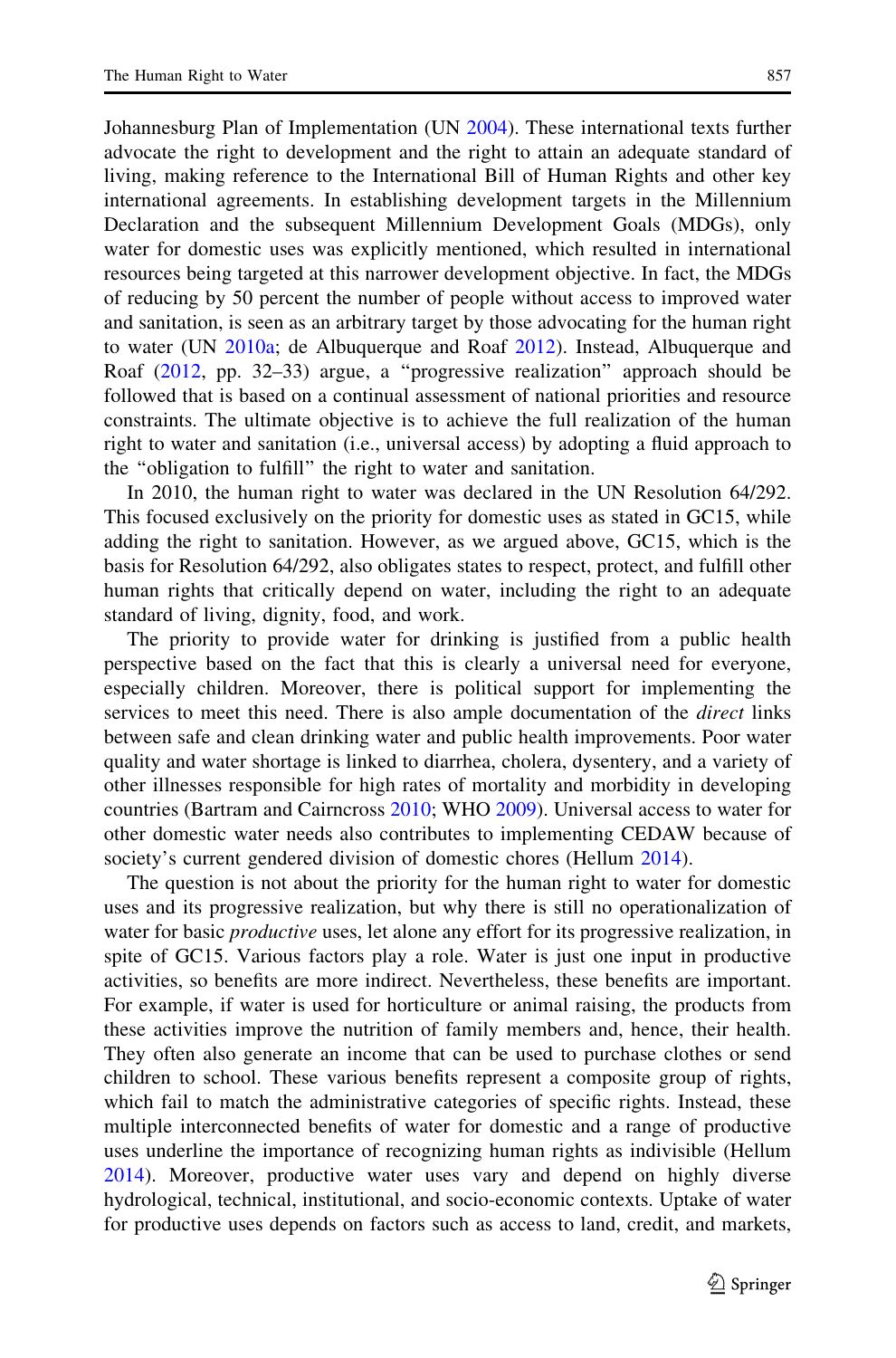and the level of income and education achieved by household members (Van Houweling et al. [2012](#page-18-0); Hall et al. [2011](#page-17-0)). While the diversified livelihood strategies in rural and peri-urban areas depend in many ways on water, the universality of water for productive needs is less straightforward than for drinking. Further, there is less political support and funding for pro-poor agricultural water management.

Lastly, and the focus of the remainder of this paper, water use norms and practices tend to be overlooked in developing and operationalizing human rights law. While the indivisibility of water-related rights is recognized at abstract levels, this tends to be ignored in designing interventions to meet human rights. The following two sections look at how people in rural and peri-urban areas use water and how designing water services to match these uses might advance the realization of water-related human rights.

#### People's Multiple Water Uses in Rural and Peri-Urban Settings

In the past decade, water professionals' understanding of how rural and peri-urban people use water has been evolving beyond the fragmented disciplinary backgrounds and organization of the water sector that focuses on single water uses. In the early 1970s, the groundbreaking study on domestic water use in East Africa, entitled *Drawers of Water*, by White et al. [\(1972](#page-18-0)) developed three categories of water use—*consumptive* (drinking and cooking), *hygiene* (washing, cleaning, and bathing), and *amenities* (watering lawns and other non-essential activities). In a follow-up study some 30 years later, Thompson et al. ([2001\)](#page-17-0) added *productive uses* as a fourth category. Productive uses were considered to include ''consumption by livestock (e.g., cattle, goats, pigs and sheep), brewing beer, distilling gin, making fruit juice, brick-making and the construction of homes, and irrigating tree and horticultural crops" (Thompson et al. [2001](#page-17-0), p. 31).

Drawers of Water II demonstrated that the productive use of water intended for domestic uses only by rural households (from piped and non-piped sources) was a largely unrecognized, but important factor supporting livelihoods.

What is interesting is the significant quantities [of water] used by rural households, particularly those with piped supplies. This suggests that access to piped water is beneficial to rural households from a productive as well as a health and well-being perspective (Thompson et al. [2001](#page-17-0), p. 31).

Others in the domestic sector also recognized the productive use of water around the homestead from water supplies planned for domestic uses, and the impact these activities have on reducing poverty, empowering women, and improving the sustainability of water services (Moriarty and Butterworth [2003;](#page-17-0) Moriarty et al. [2004;](#page-17-0) Torres et al. [2003;](#page-17-0) Thompson et al. [2001;](#page-17-0) van Koppen et al. [2006](#page-18-0); World Bank, FOA and IFAD [2009](#page-18-0)). The same observations were made where schemes designed for irrigation were used for domestic uses and non-irrigation productive uses in the area around the homestead (Bakker et al. [1999;](#page-16-0) Li et al. [2005](#page-17-0); Meinzen-Dick and van der Hoek [2001](#page-17-0); Renwick [2001](#page-17-0); Smith [2004\)](#page-17-0).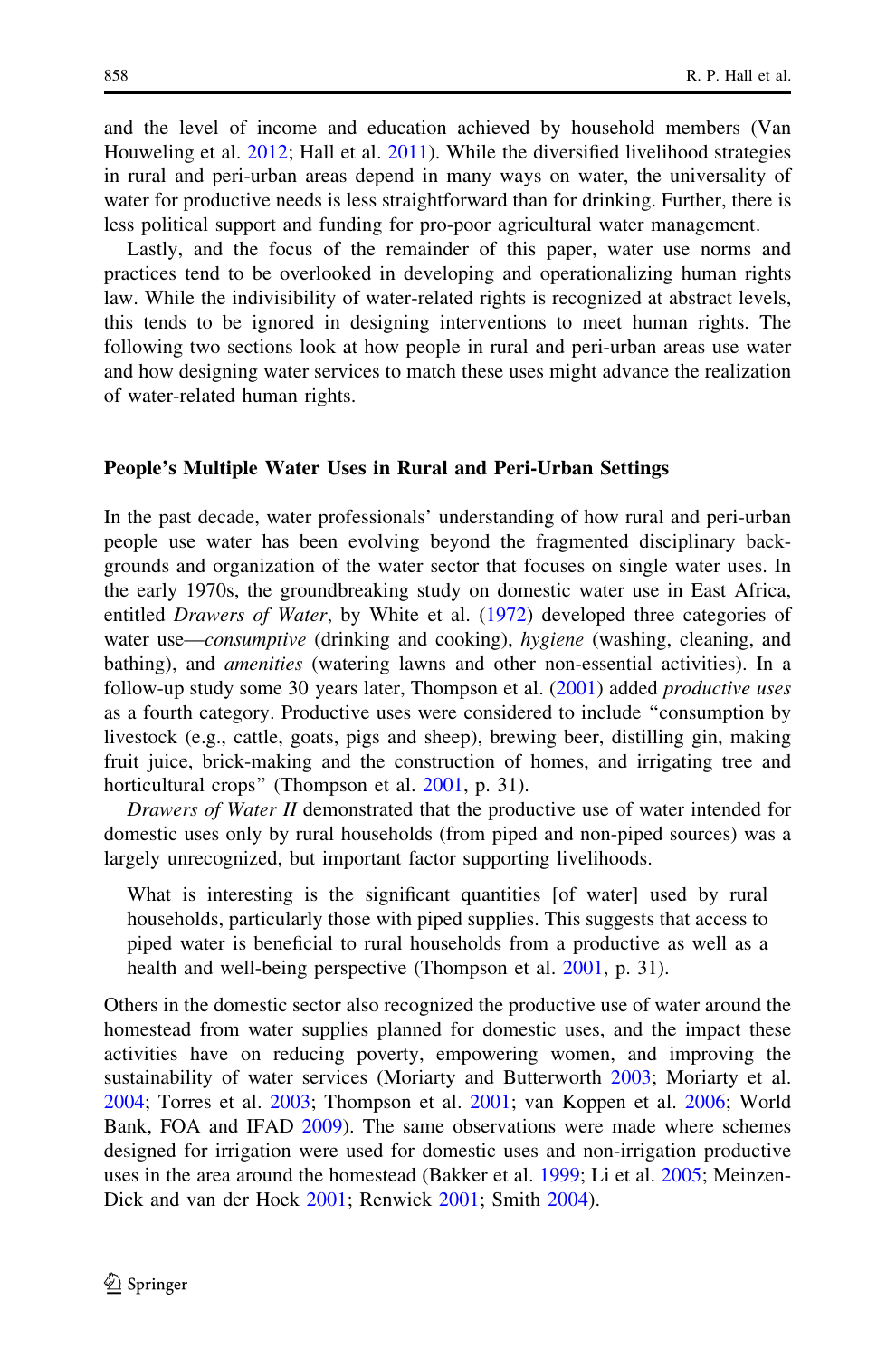Water projects typically supply water for a single-use—such as for domestic use or irrigation—while people use water for all their needs. Regulations or policies often try to forbid non-planned uses, or even declare these uses as illegal. It is true that such non-planned uses may cause damage, for example, when cattle trample ditches. On the other hand, these non-planned uses reflect people's norms and priorities and meet basic livelihood needs. They realize a range of human rights.

Instead of forbidding non-planned uses, such uses should be planned for. This notion led to the new approach of MUS as a *whole water approach* that responds to the many water needs of rural and peri-urban households (de Vries et al. [2004;](#page-16-0) Penning de Vries [2006;](#page-17-0) Renwick et al. [2007](#page-17-0); Smits et al. [2010](#page-17-0); van Koppen et al. [2006;](#page-18-0) Restrepo Tarquino [2010;](#page-17-0) World Bank et al. [2009](#page-18-0)).

MUS is defined as ''a participatory, integrated and poverty-reduction focused approach in poor rural and peri-urban areas, which takes people's multiple water needs as a starting point for providing integrated services, moving beyond the conventional sectoral barriers of the domestic and productive [irrigation] sectors'' (van Koppen et al.  $2006$ , p. v). The participatory (ground-up) nature of MUS means that the services respond to the full range of water needs, including productive activities such as agriculture, gardening, horticulture, livestock-raising, car-washing, arts, ice-making, brick-making, pottery, butchery, and other small-scale commercial activities (van Koppen et al. [2009](#page-18-0); Smits et al. [2010\)](#page-17-0). Water-dependent activities provide critical income streams, especially for the rural poor who often lack opportunities for wage and salary work (Smits et al. [2010;](#page-17-0) Noel et al. [2010\)](#page-17-0). The concept of MUS holds much potential, since between 60 and 70 % of the rural poor are estimated to raise livestock, have access to small cultivable plots, and engage in water-dependent small enterprises (Renwick et al. [2007\)](#page-17-0).

Three service categories have emerged in the past decade that explicitly recognize the need to provide water for domestic and productive uses.<sup>3</sup> First, in a ''MUS-by-design'' service, the multiple water needs of all community members are considered according to their prioritization in the design of the system(s). MUS-bydesign is an *approach* that tries to match the available water sources with the users' needs in a participatory way. Thus, there is no one blueprint that can be followed. An MUS-by-design water service could consist of one standalone system or several systems that utilize multiple sources supporting various uses.

The second services category is ''irrigation-plus.'' An irrigation-plus service prioritizes water for irrigation, but also includes add-on system components that enable the communities in the irrigated area or downstream to use the water for domestic and other productive activities.

The third category is ''domestic-plus'' services. Domestic-plus services prioritize domestic water uses at or around homesteads and provide services to meet other waterrelated basic needs. By increasing the design flow of the system (or service levels), greater quantities of water are provided to homesteads to enable more uses. Domesticplus is progressively implemented by 'climbing the multiple use water ladder'

<sup>&</sup>lt;sup>3</sup> These groups were agreed upon during an MUS Roundtable Workshop held at the Rockefeller Bellagio Center in Italy, September 3–7, 2012. The workshop was attended by nineteen participants from around the world representing government, non-governmental organizations, and academia who are active in the implementation or evaluation of MUS. The first two authors of this paper attended this workshop.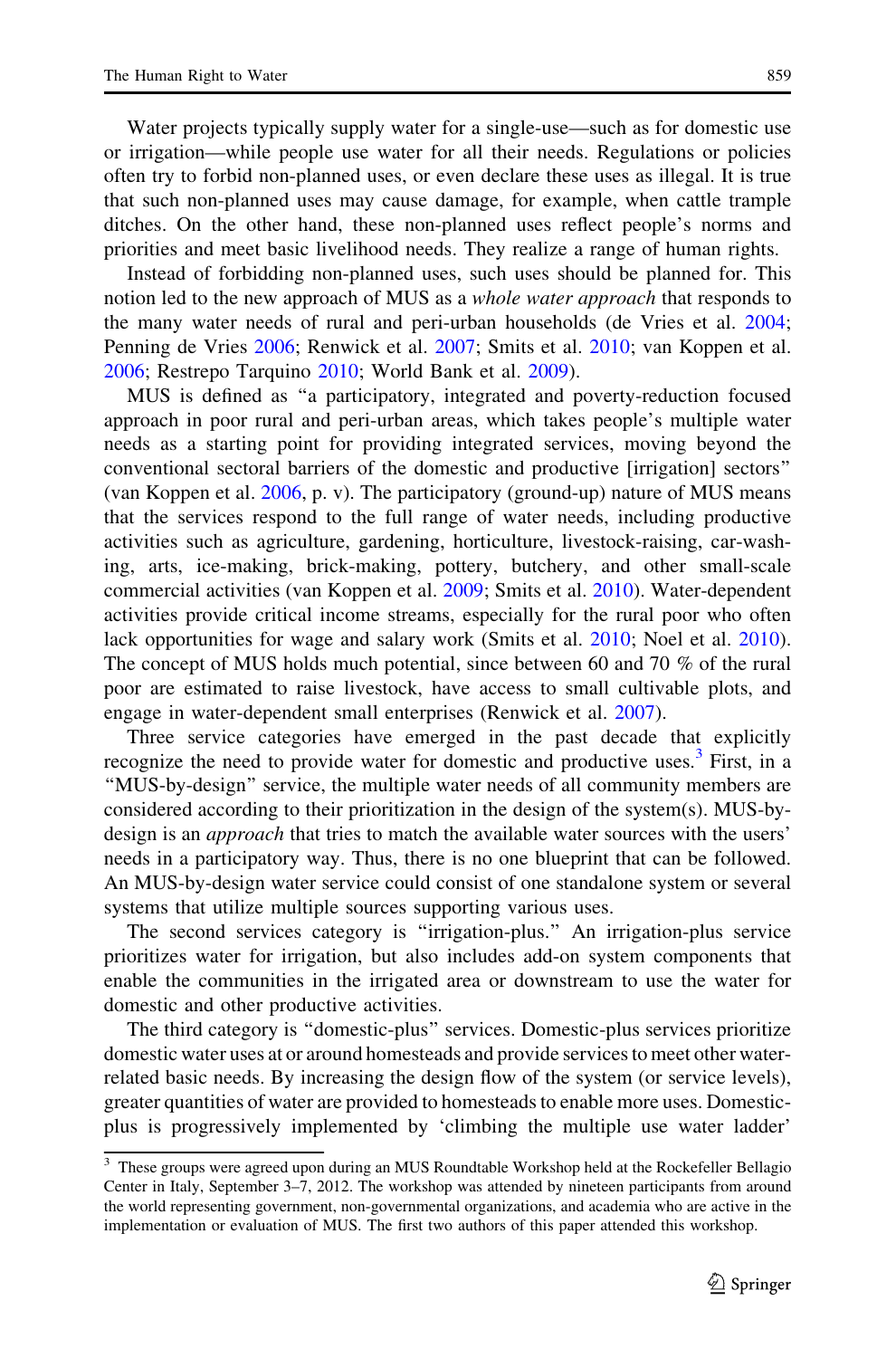(Renwick et al. [2007](#page-17-0)). Further, components can be added such as cattle troughs and water tanks to support productive activities. Thus, the domestic-plus approach aligns with the priority for domestic uses embedded in the current interpretation of the human right to water and simultaneously meets other water-related needs and human rights. Moreover, domestic-plus services can especially benefit women, the landless, and the sick, for whom homesteads are the best or only place to use water productively. The incremental investment costs to move to such higher service levels, for example, from 20 to 50 LPCD, generate high incremental benefits. Renwick et al. ([2007\)](#page-17-0) calculated that such incremental costs could be fully repaid within 6 months to 3 years from the income gained from the productive activities.

Domestic-plus recognizes the importance of health benefits from safe and clean drinking water—that remains safe and clean at the point of consumption. However, the focus is on 5–10 LPCD for drinking, cooking, and personal hygiene. For the larger quantities to support other domestic and productive activities, non-potable water could be used, also saving costs. Point of use (POU) technologies can be used to ensure the 5–10 LPCD is fit for consumption. Evidence on the link between water quality interventions (in general) and health, reveals that a  $42\%$  reduction in child diarrhea morbidity can be achieved (Waddington et al. [2009](#page-18-0)). For POU treatment interventions, this figure increases to 46 %, but declines to 21 % for interventions that only improve the quality of the water source (ibid.).

Prior to promoting a widespread scaling of domestic-plus services as a costeffective way to meet a range of human rights, the extent to which domestic water supplies are used for productive activities needs to be understood. The following empirical study of household water use from rural piped water systems in Senegal, Kenya, and Colombia provides some evidence of the extent to which domestic water is repurposed in rural communities across these three countries.

### The Productive Use of Rural Water Supplies Designed for Domestic Uses: Evidence from Senegal, Kenya, and Colombia

Given the growing interest in MUS, the Water and Sanitation Program (WSP), World Bank, funded a multi-country study to assess the link between the productive use of piped, rural domestic water systems, poverty-reduction, and system sustainability. The study—undertaken during the summers of 2008 and 2009 under the direction of the lead author and two colleagues at Stanford University and the University of Oxford—used a cross-sectional research design and focused on rural communities in Senegal, Kenya, and Columbia.<sup>4</sup> A typical water system in

<sup>&</sup>lt;sup>4</sup> Within each country, a purposive sampling strategy was used to select around 50 communities with piped water systems (147 systems were studied in total). The sample was designed to capture some variation in the extent of household-based productive activities undertaken in the communities, such that 'similar' communities with different levels of productive activity could be compared. Given this approach, the results cannot be considered as representative at the national level in each country. The data collection instruments included household surveys; an engineering assessment of installed infrastructure; interviews with community leaders, water committees, and water system operators; and focus groups with women (and men in Colombia).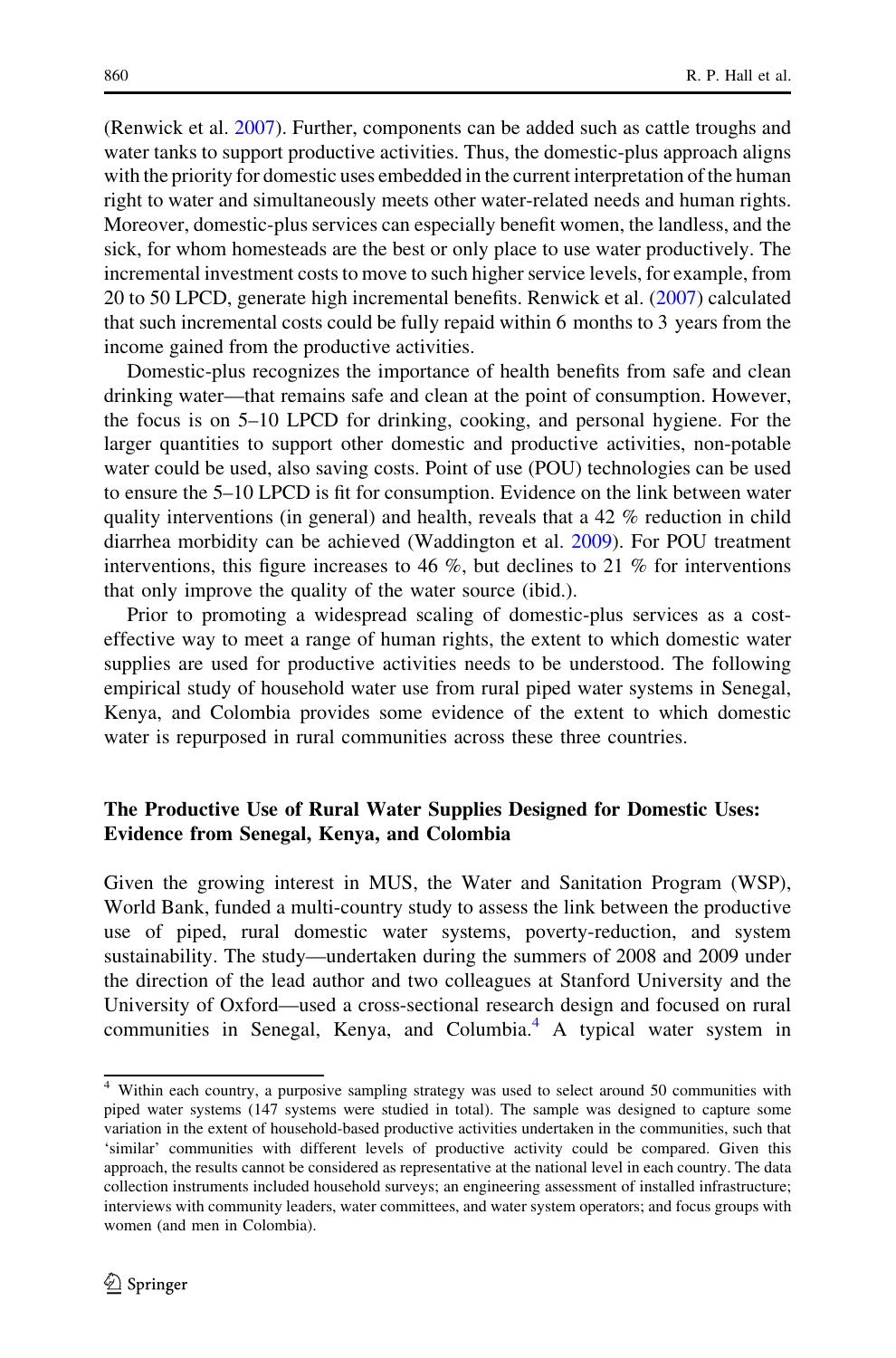single-use, domestic water services.

Colombia used mountain spring sources and had a gravity fed distribution system. In Kenya, a mix of gravity and pumped systems supplied communities. In Senegal, all the systems used groundwater that was pumped to an elevated storage tank and then piped to communal taps and a limited number of yard/compound connections. The systems studied in Senegal can be classified as providing domestic-plus services, whereas the systems in Kenya and Colombia were primarily designed as

The study revealed that a high proportion of households were engaged in productive uses of water (see Table [1](#page-13-0)). In the three countries, between 71 and 75 % of all households interviewed were engaged in one or more productive activities that used any water source. Piped water supplies were a more important source than other water sources: between 54 and 61 % of households used piped water to support their activities. These uses met various needs: between 34 and 43 % of the households generated an income from their piped-water-based activities. When considering productive activities supported by any water source, between 49 and 55 % of households reported generating an income from their activities. Based on these descriptive data, the potential income from the productive use of water may provide sufficient financial resources to repay the incremental improvement in water supply from domestic services only to domestic-plus water services.

Given the variation that exists in the types of piped water systems studied, the similarity in proportions of households engaged in piped-water-based productive activities in the three countries is even more remarkable. It is also interesting that the systems in Senegal, which were designed to provide water for livestock and small-scale agriculture, and can thus be classified as domestic-plus services, had the same proportion of households engaged in productive activities as in Kenya and Colombia, where the systems were designed for domestic uses only. This consistent pattern implies that rural households use their water as needed and do not limit their engagement in activities due to limitations in the design of services. Further research is required to determine whether the pattern of engagement in productive activities across the three countries is a more universal phenomenon, or is limited to the purposefully-sampled piped systems included in the study.

We note that the amount of water used, the types of activities undertaken, and the amount of income generated from productive activities varies significantly (between countries and between different regions within countries). For example, in Senegal, the regions of St. Louis and Matam can be characterized as the dominant livestock regions, whereas agriculture is more important in Diourbel and Kaffrine. Further, the median water use per capita in Colombia was several times that of the African households. This high level of piped water consumption can be attributed to the fact that virtually all of the households interviewed in Colombia had access to a private tap. In contrast, only around one third of households in Senegal and Kenya had a comparable level of service. In these countries, far more households relied on public taps or a neighbor's tap.

The data in Table [1](#page-13-0) highlight the fact that while there may be a consistent pattern for household engagement in piped-water-related productive activities, the quantity of water used for these activities is dependent on the level of water access and availability. With regards to Senegal and Kenya, households use a median of 23 and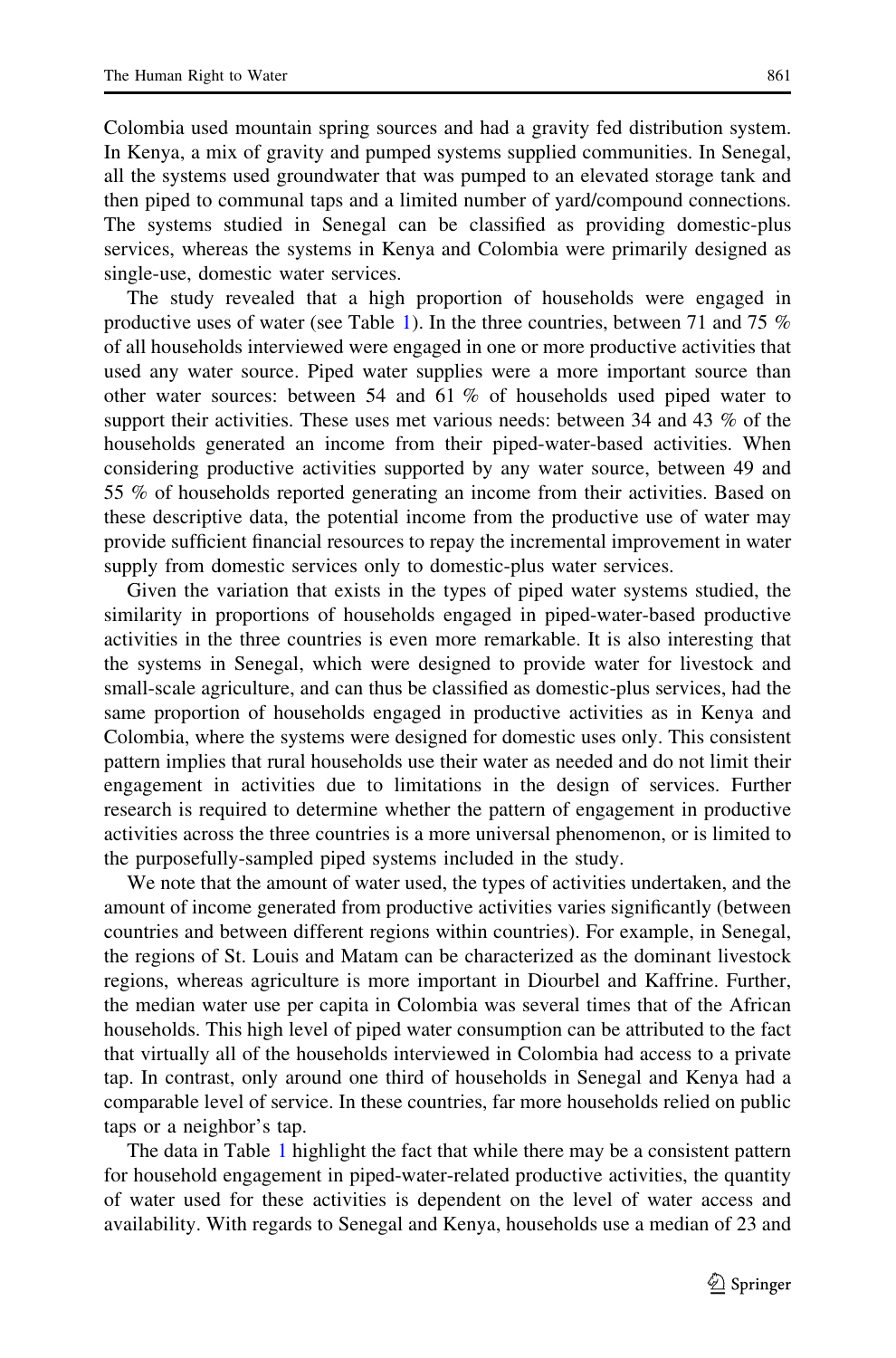| Item                                                                                                              | Senegal<br>(domestic-<br>plus services)<br>$(n = 1,860)$ | Kenya<br>(domestic<br>services)<br>$(n = 1,916)$ | Colombia<br>(domestic<br>services)<br>$(n = 1,819)$ |
|-------------------------------------------------------------------------------------------------------------------|----------------------------------------------------------|--------------------------------------------------|-----------------------------------------------------|
| Median water consumption (LPDC)                                                                                   | 23                                                       | 31                                               | 133                                                 |
| Average number of people per HH                                                                                   | 13                                                       | 5.1                                              | 3.6                                                 |
| Percentage of HHs that were engaged in one<br>or more productive activities                                       | 97                                                       | 96                                               | 84                                                  |
| Percentage of HHs that were engaged in one<br>or more productive activities that used any<br>source of water      | 74                                                       | 71                                               | 75                                                  |
| Percentage of HHs that were engaged in one.<br>or more productive activities that used<br>piped water             | 54                                                       | 54                                               | 61                                                  |
| Percentage of HHs that earned an income<br>from their piped-water-based activities                                | 34                                                       | 43                                               | 39                                                  |
| Percentage of HHs that earned an income<br>from their water-based activities<br>(using piped and non-piped water) | 49                                                       | 55                                               | 51                                                  |

<span id="page-13-0"></span>Table 1 Household engagement in productive activities in Senegal, Kenya, and Colombia

31 LPCD, respectively. This is in sharp contrast to the general global consensus that around 50 LPCD is required to satisfy an individual's personal and domestic water needs, with 20 LPCD set as a minimum for consumption and hygiene requirements (Gleick [1996;](#page-16-0) Langford [2005](#page-17-0); Howard and Bartram [2003\)](#page-17-0). The WSP study found that even at these minimum levels, people prioritize water uses for a wide range of livelihood-related activities over domestic uses. This finding reinforces the argument that human rights law and water services planning should better align with people's priorities.

While homestead-based production is generally considered to consist of a 'kitchen garden' for family consumption, Table 1 sheds new light on the importance of the income generated. In Senegal, where the systems were designed to support both domestic and productive uses of water, water-based income represented around one half of total household income (for the 49 % of households engaged in waterbased income generating activities). Similarly, in Colombia, income from waterbased activities represented, on average, 52 % of total household income (for the 51 % of households engaged in water-based income generating activities).

The income generated was particularly relevant for women. Evidence from the women's focus groups in Senegal shows that after the construction of the domesticplus water services, women were able to expand their existing livelihood activities and initiate new enterprises. One half of women's income was linked to productive water use, namely through livestock-raising and gardening (Van Houweling et al. [2012\)](#page-18-0). This confirms that water provided for productive uses gives women opportunities to diversify their livelihood activities, and earn income from activities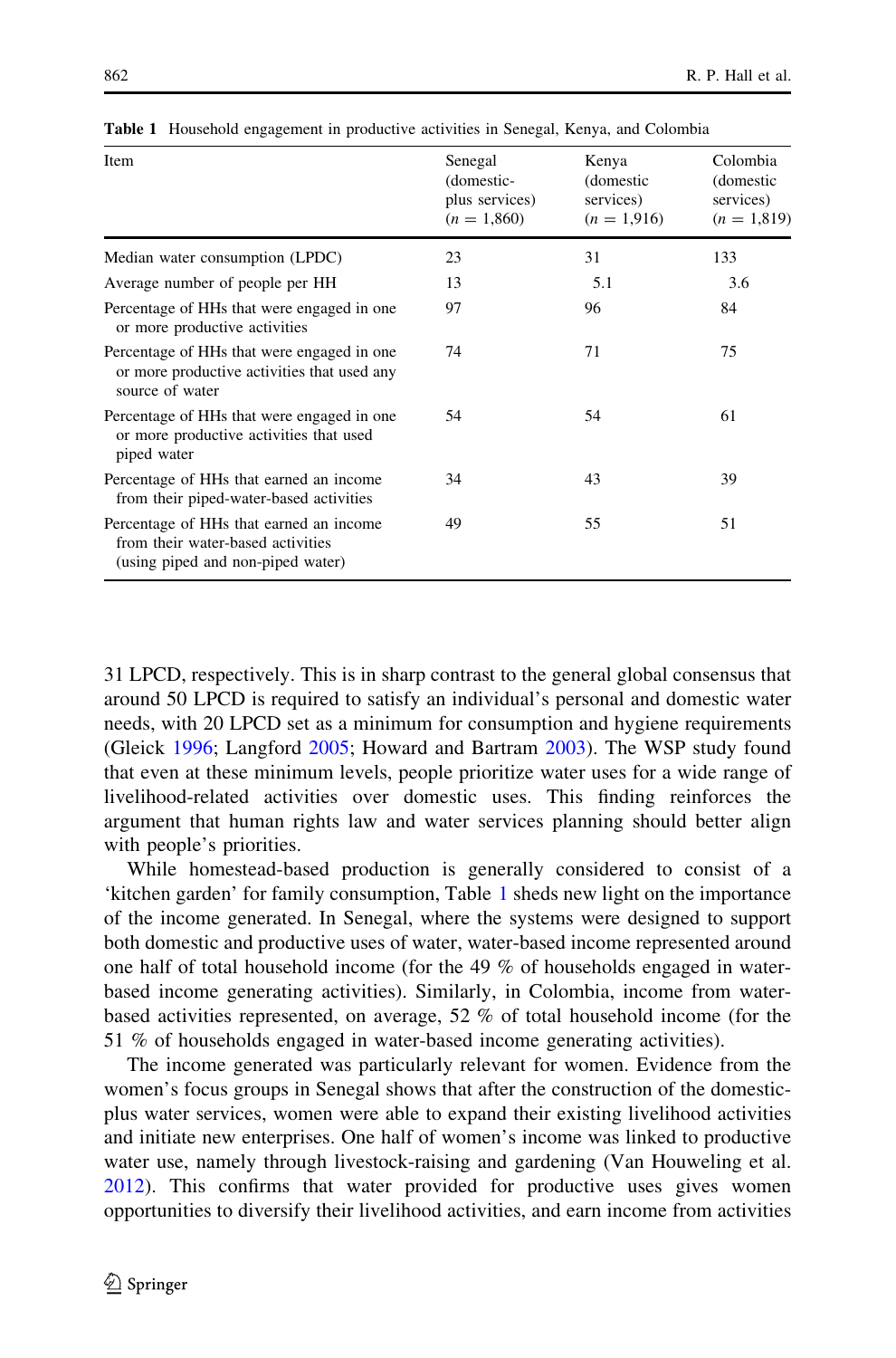that they tend to have greater control over (Van Houweling et al. [2012](#page-18-0); van Koppen et al. [2009\)](#page-18-0).

The WSP study shows that productive water use occurs across a range of piped water systems and the types of productive activities vary by context. This finding implies that expanding the human right to water should not target (or exclude) certain uses or technologies, and should, instead, explicitly address the right to water to meet the full range of domestic, health, sanitation, and livelihood needs.

#### Conclusion

An important question underlying this paper is whether the current formulation of the human right to safe and clean drinking water (in UN Resolution 64/292), could limit development opportunities for rural and peri-urban communities. Emerging evidence shows that a significant proportion of households in rural and peri-urban communities use water for both domestic *and* productive activities, regardless of whether these dual uses were considered in the design of their water services.

The UN General Assembly Resolution is likely to lead to ''enhanced opportunities for rights-based water and sanitation policy'' (Meier et al. [2012,](#page-17-0) p. 3). The key issue is what types of water interventions will be implemented if the focus remains solely on safe and clean drinking water. The UN Human Rights Council ([2010,](#page-18-0) p. 3) has already called on states to develop a broad range of approaches ''to achieve progressively the full realization of human rights obligations related to access to safe drinking water and sanitation, including in currently unserved and underserved areas''. Here, we have argued that, within the broad range of possible approaches to translate this state obligation into actual interventions, domestic-plus services address the priority right of water for domestic uses, and also enable other human rights such as the right to food, work, and an adequate standard of living.

When water is provided to meet both domestic *and* productive water needs, a wide range of benefits can be realized. The domestic-plus approach has been associated with multiple poverty impacts, including income, food security/nutrition, health, gender equity, and reduced vulnerability and livelihood diversification. These impacts align well with Article 12 of the ICESCR, which states that everyone has the right to "the continuous improvement of living conditions". If water service providers interpret the priority for safe and clean drinking water at the exclusion of meeting other human rights, the potential benefits from productive activities may be undermined, contradicting the intent of Article 12.

There are two potential outcomes from a failure to account for the productive use of water in the design of rural and peri-urban services: (1) a higher than expected water demand may prevent the services from reaching all of the intended users, and cause unplanned stress on the water system, potentially undermining the technical and financial performance of the services, and hence, their long-term sustainability; and (2) the households may have no choice but to reorient their domestic and productive uses of water so they live within the service design parameters. In the latter scenario, the water services may operate for their design life, but the potential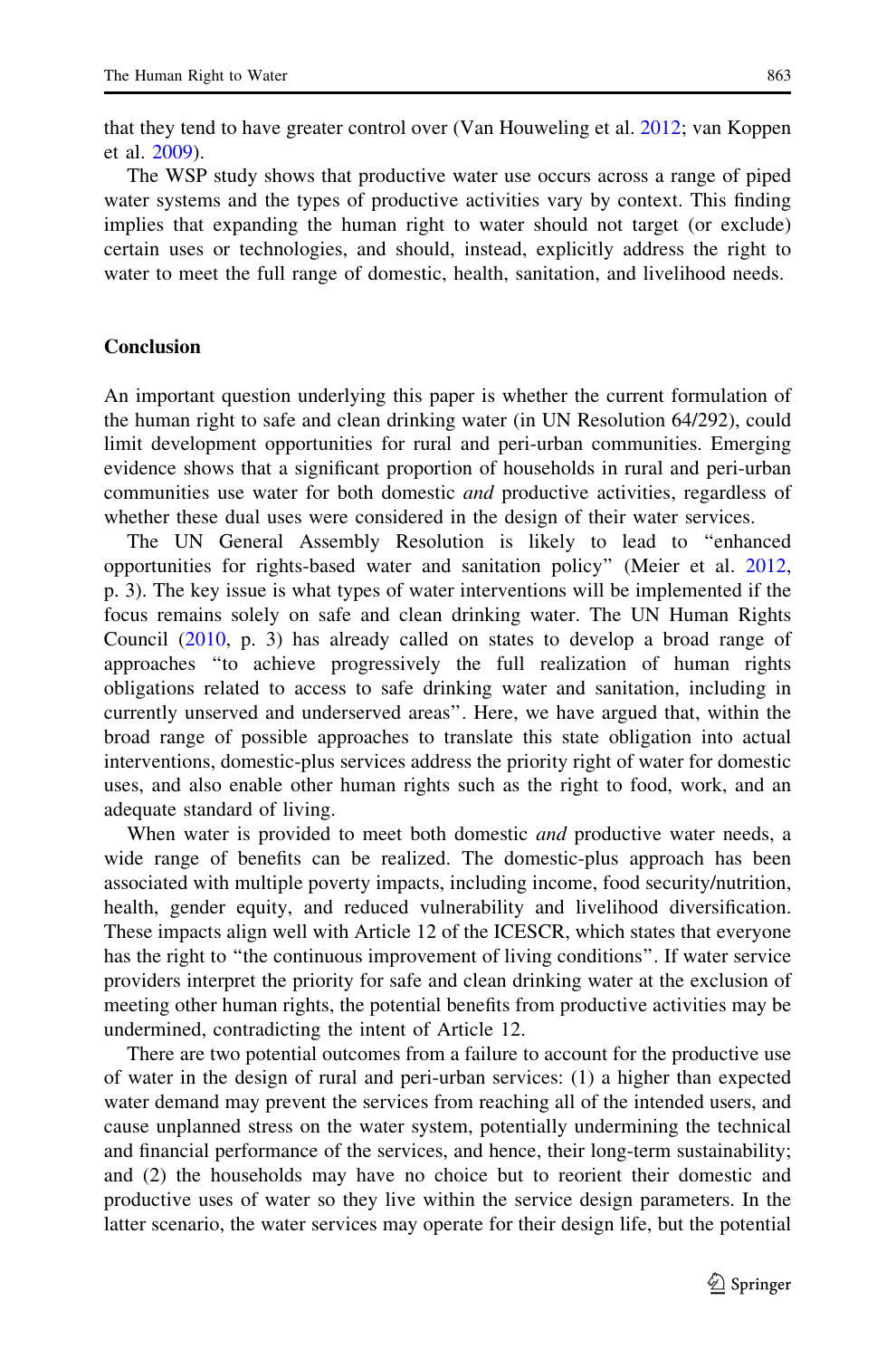development opportunities for households could be constrained. The results from the WSP study show that the percentage of households engaged in the productive use of water was relatively consistent across a wide range of water consumption i.e., from 23 LPCD in Senegal to 133 LPCD in Colombia. These findings challenge the notion that the way in which water is used is constrained by its availability. While the international standard of 50 LPCD is a valuable target, an equally important factor in rural and peri-urban areas is that domestic and productive uses of water are taken into account in the design of a water service to maximize health and economic benefits. Attention should also be paid to the gendered nature of water to ensure that the benefits from productive water use accrue to women as well as men.

The current focus on the human right to safe and clean drinking water, does not explicitly address the gendered nature of water collection and use. The Dublin statement, CEDAW, and the DRD explicitly recognize the importance of including women in the design and management of water services to ensure that the services respond to their basic needs, however, most water planning approaches do not involve women, and may therefore marginalize their needs. The domestic-plus approach, strives to provide a new model that considers the full range of needs of women and other vulnerable groups. Following this approach, systems are creatively designed to facilitate women's water-based domestic activities, as well as their productive activities.

While a water system may be designed to support productive uses of water, not all households will engage in such activities. Around one quarter of all households in Senegal, Kenya, and Colombia did not undertake any productive activities that relied on water. These data indicate that the right to water for productive uses is perhaps less universal that the right to water for domestic uses. However, given the potential benefits that can be realized from productive uses of water, all households should have the opportunity to engage in such activities.

The main concern expressed throughout this paper is that the current focus on the human right to safe and clean drinking water may limit the impact of water service provision if it focuses solely on domestic water supply. However, the human rights framework is one of several factors that shape investment in water services. For example, the Millennium Development Goal to ''halve, by 2015, the proportion of people without sustainable access to safe drinking water and basic sanitation'', has led to a significant global investment in enhancing access to improved water sources, but does not recognize the need for water for productive uses. Thus, reorienting the human right to water to incorporate a more holistic concept of water use is one critical step forward. But international development initiatives (such as the MDGs and their successors) also need to be reframed to consider the importance of water for food, livelihood, and standard of living.

Water is vital to livelihoods and to the prospects of rural and peri-urban residents escaping poverty. The human right to water is fundamental to the right to life, health, and food, and as the Vienna Declaration of Human Rights proclaimed ''human rights are universal, indivisible and interdependent and interrelated.'' We conclude that the human right to water should not be limited to safe and clean drinking water and a more progressive interpretation of existing international law, focusing on the human right to water (in general), may be a more effective way to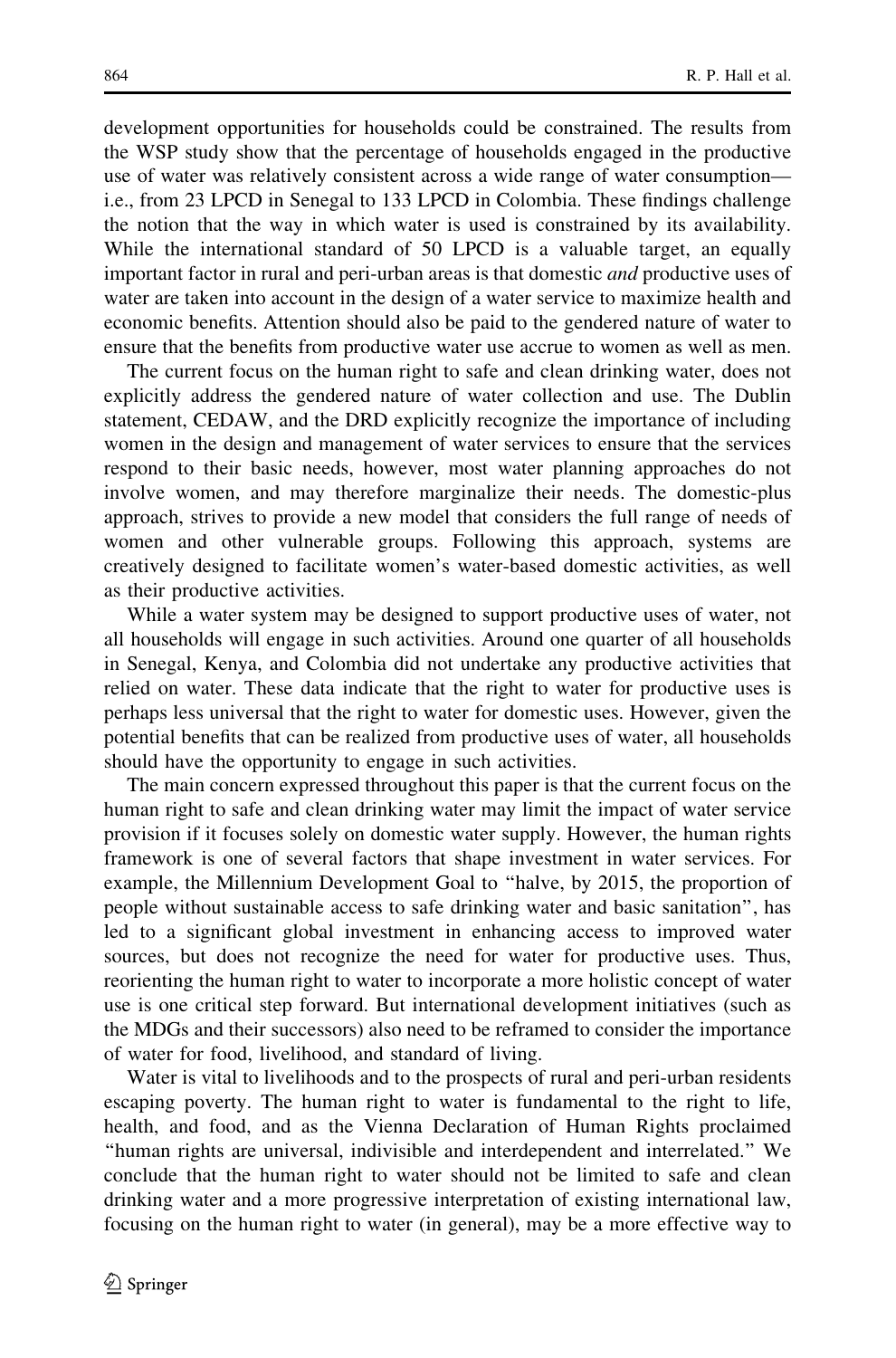<span id="page-16-0"></span>address a comprehensive range of socio-economic rights in rural and peri-urban areas. This more open interpretation also provides states with more options for the provision of water services when taking concrete actions to respect, fulfill, and protect the human right to water. We present the domestic-plus, irrigation-plus, and MUS approaches to the delivery of water services as important options to help progressively realize a broad range of water-related human rights.

Acknowledgments We would like to thank the Laboratory for Interdisciplinary Statistical Analysis (LISA) at Virginia Tech for its statistical assistance in developing the data presented in this paper. Support was also received through the project ''Gender, human rights, and water governance in Southern and Eastern Africa: Actors, norms, and institutions'', funded by the Norwegian Research Council. We would like to thank Virginia Tech's Open Access Subvention Fund and the International Water Management Institute (IWMI) for providing funds to allow this article to be open access. Finally, we would like to thank the anonymous reviewers whose insightful comments helped clarify the central arguments in the paper. The authors are responsible for any errors or omissions in this paper.

Open Access This article is distributed under the terms of the Creative Commons Attribution License which permits any use, distribution, and reproduction in any medium, provided the original author(s) and the source are credited.

#### References

- Armar-Klemesu, M. (2000). Thematic paper 4: Urban agriculture and food security, nutrition, and health. In N. Bakker, M. Dubbeling, S. Guendel, U. Sabel Koschella, & H. de Zeeuw (Eds.), Growing cities growing food: Urban agriculture on the policy agenda: A reader on urban agriculture (pp. 99–117). Feldafing: DSE.
- Ashford, N. A., & Hall, R. P. (2011). Technology, globalization, and sustainable development: Transforming the industrial state. New Haven: Yale University Press.
- Bakker, M., Barker, R., Meinzen-Dick, R. S., & Konradsen, F. (Eds.). (1999). Multiple uses of water in irrigated areas: A case study from Sri Lanka. SWIM paper 8. Colombo, Sri Lanka: International Water Management Institute.
- Bartram, J., & Cairncross, S. (2010). Hygiene, sanitation, and water: Forgotten foundations of health. PLoS Medicine, 7(11), 1–9.
- Bluemel, E. B. (2005). The implications of formulating a human right to water. Ecology Law Quarterly, 31(4), 957–1006.
- Cairncross, S. (1992). Sanitation and water supply: Practical lessons from the decade. Washington, D.C.: International Bank for Reconstruction and Development, World Bank.
- Committee on Economic Social and Cultural Rights (CESCR) (2003). General Comment No. 15. The right to water (arts. 11 and 12 of the International Covenant on Economic, Social and Cultural Rights). E/C.12/2002/11. New York: United Nations.
- de Albuquerque, C. (2009). Promotion and Protection of All Human Rights, Civil, Political, Economic, Social and Cultural Rights, Including the Right to Development. Report of the independent expert on the issue of human rights obligations related to access to safe drinking water and sanitation, Catarina de Albuquerque. A/HRC/12/24, 1 July 2009. New York: United Nations.
- de Albuquerque, C., & Roaf, V. (2012). On the right track. Good practices in realising the rights to water and sanitation. Lisbon: ERSAR. Available at [http://www.ohchr.org/Documents/Issues/Water/](http://www.ohchr.org/Documents/Issues/Water/BookonGoodPractices_en.pdf) [BookonGoodPractices\\_en.pdf.](http://www.ohchr.org/Documents/Issues/Water/BookonGoodPractices_en.pdf) Accessed 19 Sept 2013.
- de Vries, F. W. T. P., van Koppen, B., Mintesinot, B., Yoder, B., Scott, C., Boelee, E., et al. (2004). Models for implementing multiple-use systems for enhanced land and water productivity, rural livelihoods and gender equity. Inception report for project CPWF-28 (MUS). Multiple use systems project (MUS).
- Gleick, P. H. (1996). Basic water requirements for human activities: Meeting basic needs. Water International, 21(2), 83–92.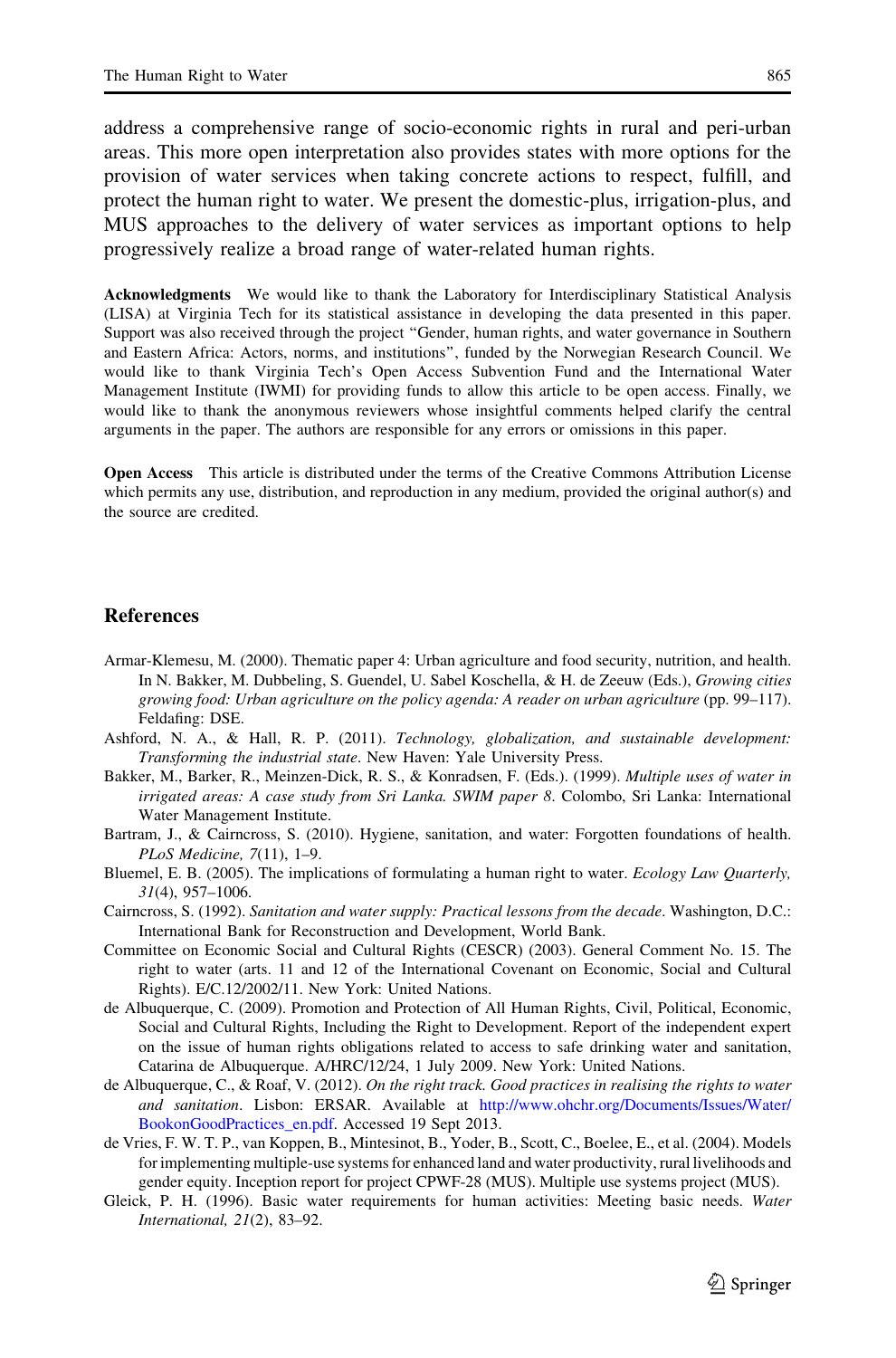<span id="page-17-0"></span>Gleick, P. H. (1998). The human right to water. Water Policy, 1, 487–503.

- Gupta, J., Ahlers, R., & Ahmed, L. (2010). The human right to water: Moving towards consensus in a fragmented world. Review of European Community and International Environmental Law, 19(3), 294–305.
- Hall, R. P., Van Houweling, E., Vance, E., Hope, R., & Davis, J. (2011). Assessing the link between productive use of domestic water, poverty reduction, and sustainability. Senegal country report (p. 95). Blacksburg: Virginia Tech.
- Hellum, A. (2014). Engendering the right to water and sanitation: Integrating the lived experiences of women and girls. In M. Landgford & A. Russel (Eds.), The human right to water: Theory, practice and prospects. Cambridge: Cambridge University Press.
- Howard, G., & Bartram, J. (2003). Domestic water quantity, service level, and health. WHO/SDE/WSH/ 03.02. Geneva: World Health Organization.
- Kurian, M., & McCarney, P. (Eds.). (2010). Peri-urban water and sanitation services: Policy, planning and method. New York: Springer.
- Langford, M. (2005). The United Nations concept of water as a human right: A new paradigm for old problems? Water Resources Development, 21(2), 273–282.
- Li, Q., Gowing, J. W., & Mayilswami, C. (2005). Multiple-use management in a large irrigation system: An assessment of technical constraints to integrating aquaculture within irrigation canals. Irrigation and Drainage, 54(1), 31–42.
- Meier, B. M., Kayser, G., Amjad, U., & Bartram, J. (2012). Implementing an evolving human right through water and sanitation policy. Available at SSRN: <http://ssrn.com/abstract=2015424>.
- Meinzen-Dick, R. S., & van der Hoek, W. (2001). Multiple uses of water in irrigated areas. Irrigation and Drainage Systems, 15(2), 93–98.
- Moriarty, P., & Butterworth, J. (2003). The productive use of domestic water supplies: How water supplies can play a wider role. In livelihood improvement and poverty reduction. Thematic overview paper. Delft: IRC International Water and Sanitation Centre.
- Moriarty, P., Butterworth, J., & van Koppen, B. (Eds.). (2004). Beyond domestic. Case studies on poverty and productive uses of water at the household level. IRC technical paper series, no. 41. Delft: IRC International Water and Sanitation Centre.
- Noel, S., Phuong, H. T., Soussan, J., & Lovett, J. C. (2010). The impact of domestic water on household enterprises: Evidence from Vietnam. Water Policy, 12(2), 237–247.
- Penning de Vries, F. W. T. (2006). Learning alliances for the broad implementation of an integrated approach to multiple sources, multiple uses and multiple users of water. Water Resource Management, 21(1), 79–95. doi[:10.1007/s11269-006-9042-2.](http://dx.doi.org/10.1007/s11269-006-9042-2)
- Renwick, M. E. (2001). Valuing water in a multiple-use system. Irrigation and Drainage Systems, 15(2), 149–171.
- Renwick, M., Joshi, D., Huang, M., Kong, S., Petrova, S., Bennett, G., et al. (2007). Multiple use water services for the poor: Assessing the state of knowledge. Arlington, VA: Winrock International.
- Restrepo Tarquino, I. (Ed.). (2010). Usos múltiples del agua: como una estrategia para la reducción de la pobreza. Cali, Colombia: Universidad del Valle.
- Smith, L. E. D. (2004). Assessment of the contribution of irrigation to poverty reduction and sustainable livelihoods. Water Resources Development, 20(2), 243–257.
- Smits, S., Van Koppen, B., Moriarty, P., & Butterworth, J. (2010). Multiple-use services as an alternative to rural water supply services: A characterisation of the approach. Water Alternatives,  $3(1)$ , 102–121.
- Thompson, J., Porras, I. T., Tumwine, J. K., Mujwahuzi, M. R., Katui-Katua, M., Johnstone, N., et al. (2001). Drawers of water II. 30 years of change in domestic water use and environmental health in East Africa. London: International Institute for Environment and Development.
- Torres, A. S., Smits, S., & Torres, L. D. S. (2003). Recognizing reality: multiple use of rural water supply systems. Paper presented at AGUA 2003: International conference on multiple uses of water for life and sustainable development, 29–30 September 2003. Cartagena de Indias, Colombia.
- United Nations (UN) (1948). The universal declaration of human rights. New York: United Nations. [http://www.un.org/en/documents/udhr/index.shtml.](http://www.un.org/en/documents/udhr/index.shtml) Accessed 16 Sept 2012.
- United Nations (UN) (1966a). International covenant on civil and political rights. Available at [http://](http://www2.ohchr.org/english/law/ccpr.htm) [www2.ohchr.org/english/law/ccpr.htm](http://www2.ohchr.org/english/law/ccpr.htm). Accessed 17 Sept 2012.
- United Nations (UN) (1966b). International covenant on economic, social and cultural rights. Available at [http://www2.ohchr.org/english/law/cescr.htm.](http://www2.ohchr.org/english/law/cescr.htm) Accessed 17 Sept 2012.
- United Nations (UN) (1977). Report of the United Nations water conference, Mar del Plata, 14–25 March 1977. Available at [http://www.ielrc.org/content/e7701.pdf.](http://www.ielrc.org/content/e7701.pdf) Accessed 18 Sept 2012.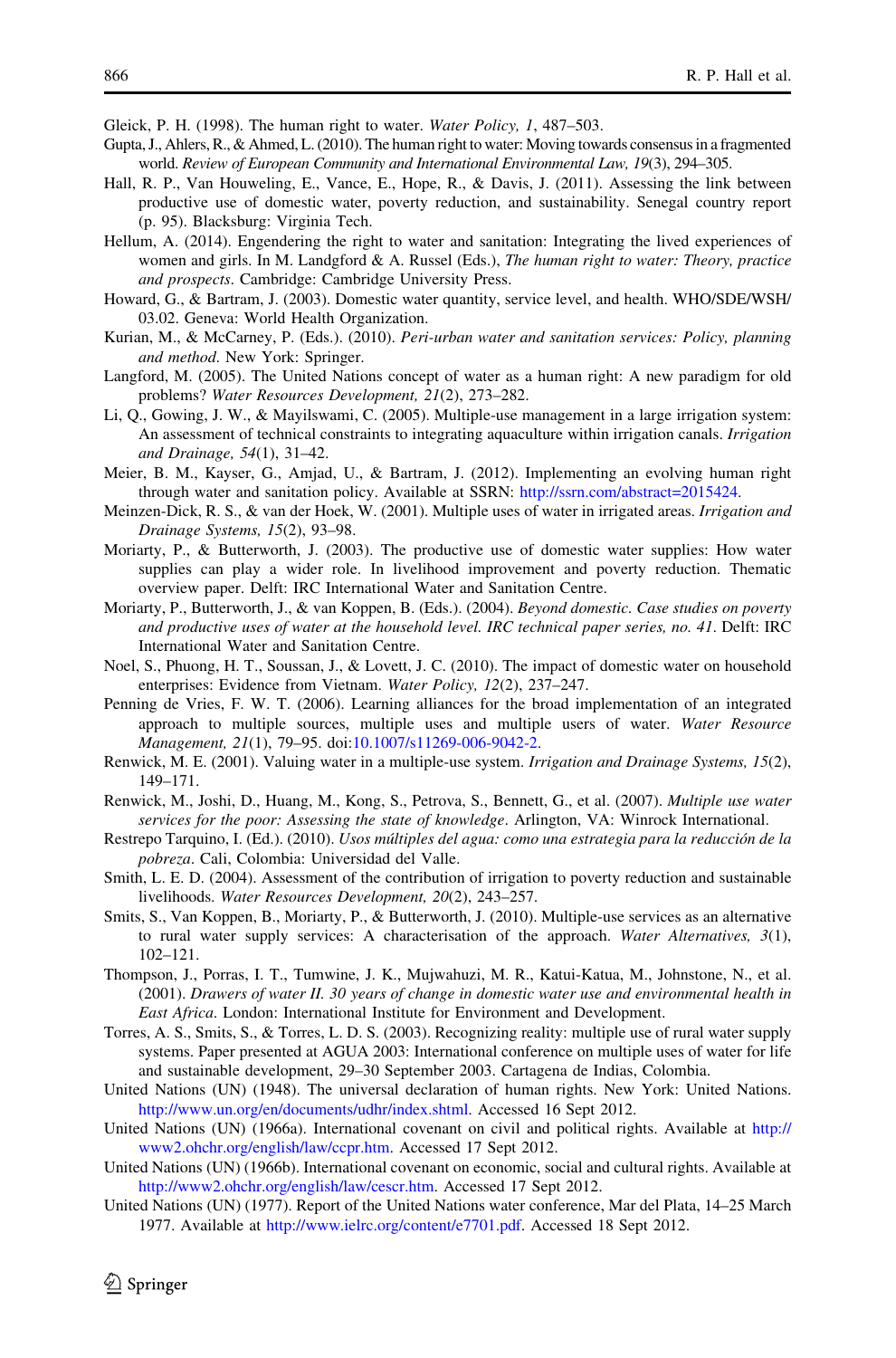- <span id="page-18-0"></span>United Nations (UN) (1979). Convention on the elimination of all forms of discrimination against women. Available at <http://www.un.org/womenwatch/daw/cedaw/text/econvention.htm#article1>. Accessed Sept 2012.
- United Nations (UN) (1986). Declaration on the right to development Available at [http://www2.ohchr.](http://www2.ohchr.org/english/law/rtd.htm) [org/english/law/rtd.htm](http://www2.ohchr.org/english/law/rtd.htm). Accessed 18 Sept 2012.
- United Nations (UN) (1989). Convention on the rights of the child. Available at [http://www2.ohchr.org/](http://www2.ohchr.org/english/law/crc.htm) [english/law/crc.htm](http://www2.ohchr.org/english/law/crc.htm). Accessed 18 Sept 2012.
- United Nations (UN) (1992a). The dublin statement on water and sustainable development. Available at <http://www.un-documents.net/h2o-dub.htm>. Accessed 18 Sept 2012.
- United Nations (UN) (1992b). The rio declaration on environment and development. Availale at [http://](http://www.un.org/documents/ga/conf151/aconf15126-1annex1.htm) [www.un.org/documents/ga/conf151/aconf15126-1annex1.htm](http://www.un.org/documents/ga/conf151/aconf15126-1annex1.htm). Access 18 Sept 2012.
- United Nations (UN). (1993). Earth summit: Agenda 21, The United Nations programme of action from Rio. New York: United Nations.
- United Nations (UN) (1995). The United Nations and Human Rights 1945-1995. United Nations Blue Book Series, Vol. VII. New York: United Nations.
- United Nations (UN) (2004). Resolution adopted by the general assembly. 58/217. International decade for action, ''Water for Life'', 2005–2015. A/RES/58/217. New York: United Nations.
- United Nations (UN) (2005). Women and water. New York: United Nations, Division for the Advancement of Women, Department of Economic and Social Affairs. Available at [http://www.un.](http://www.un.org/womenwatch/daw/public/Feb05.pdf) [org/womenwatch/daw/public/Feb05.pdf.](http://www.un.org/womenwatch/daw/public/Feb05.pdf) Accessed 18 Sept 18 2012.
- United Nations (UN) (2010a). Human rights obligations related to access to safe drinking water and sanitation. Note by the secretary-general. A/65/254. New York: United Nations.
- United Nations (UN) (2010b). Resolution adopted by the general assembly. 64/292. The human right to water and sanitation. A/RES/64/292. New York: United Nations.
- United Nations Development Programme (UNDP). (2006). Human development report. 2006. Beyond scarcity: Power, poverty and the global water crisis. New York: United Nations Development Programme.
- United Nations Human Rights Council (UNHRC) (2007). Report of the United Nations High Commissioner for Human Rights on the scope and content of the relevant human rights obligations related to equitable access to safe drinking water and sanitation under international human rights instruments. A/HRC/6/3. New York: United Nations.
- United Nations Human Rights Council (UNHRC) (2010). Resolution 15/9. human rights and access to safe drinking water and sanitation. A/HRC/RES/15/9. New York: United Nations.
- Van Houweling, E., Hall, R. P., Diop, A. S., Davis, J., & Seiss, M. (2012). The role of productive water use in women's livelihoods; evidence from rural Senegal. Water Alternatives, 5(3), 658–677.
- van Koppen, B., Moriarty, P., & Boelee, E. (2006). Multiple-use water services to advance the millennium development goals. Research report 98. Colombo: International Water Management Institute.
- van Koppen, B., Smits, S., Moriarty, P., Penning de Vries, F., Mikhail, M., & Boelee, E. (2009). Climbing the water ladder: Multiple use services for poverty reduction. The Hague: IRC International Water and Sanitation Centre and International Water Management Institute.
- Waddington, H. S., B., White, H., & Fewtrell, L. (2009). Water, sanitation and hygiene interventions to combat childhood diarrhoea in developing countries. New Delhi: International Initiative for Impact Evaluation (3ie).
- White, G. F., Bradley, D. J., & White, A. U. (1972). Drawers of water: Domestic water use in East Africa. Chicago: University of Chicago Press.
- World Bank, Food and Agriculture Organization (FOA) and International Fund for Agricultural Development (IFAD) (2009). Thematic note I: Gender and multiple-use water services. In Gender in agriculture. Sourcebook. Washington, D.C.: The World Bank.
- World Commission on Environment and Development (WCED). (1987). Our common future. Oxford: Oxford University Press.
- World Health Organisation (WHO). (2009). Global health risks: Mortality and burden of disease attributable to selected major risks. Geneva: World Health Organisation.
- World Health Organisation (WHO) and United Nation Children's Fund (UNICEF). (2011). Drinking water: Equity, Satefy and sustainability. New York: WHO/UNICEF Joint Monitoring Programme (JMP) for Water and Sanitation.
- World Health Organisation (WHO) and United Nation Children's Fund (UNICEF). (2012). Progress on drinking water and sanitation. 2012 update. New York: WHO/UNICEF Joint Monitoring Programme for Water Supply and Sanitation.